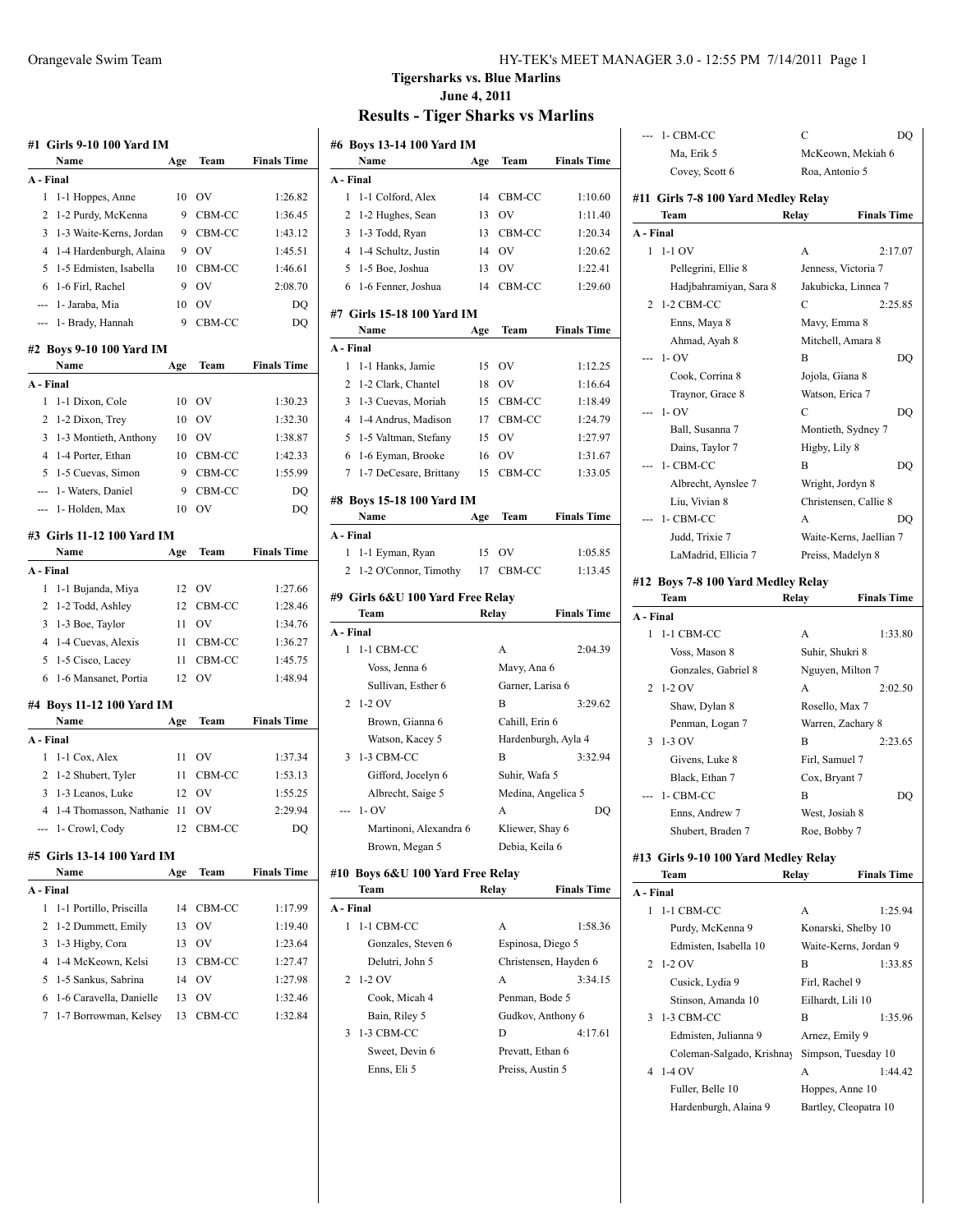|           | A - Final  (#13 Girls 9-10 100 Yard Medley Relay) |                     |                    |
|-----------|---------------------------------------------------|---------------------|--------------------|
| 5         | 1-5 CBM-CC                                        | C                   | 1:47.48            |
|           | Wood, Sam 10                                      | Johnston, Giselle 9 |                    |
|           | Eigenman, Faith 10                                | Judd, Tia 10        |                    |
| 6         | 1-6 CBM-CC                                        | D                   | x1:51.12           |
|           | Perez, Kylie 9                                    | Brady, Hannah 9     |                    |
|           | Cuevas, Angel 9                                   | Nguyen, Meghan 9    |                    |
|           | $1 - OV$                                          | C                   | DO                 |
|           | Franzen, Madison 9                                | Watson, Emily 10    |                    |
|           | Hale, Isabella 9                                  | Argo, Savannah 9    |                    |
|           | #14 Boys 9-10 100 Yard Medley Relay               |                     |                    |
|           | Team                                              | Relay               | <b>Finals Time</b> |
| A - Final |                                                   |                     |                    |
| 1         | $1-1$ OV                                          | A                   | 1:17.33            |
|           | Dixon, Cole 10                                    | Dixon, Parker 10    |                    |
|           | Boe, Jacob 10                                     | Dixon, Trey 10      |                    |
| 2         | $1-2$ OV                                          | B                   | 1:23.83            |
|           | Montieth, Anthony 10                              | Holden, Max 10      |                    |
|           | Shaw, Travis 10                                   | Caron, Reed 10      |                    |
| 3         | 1-3 OV                                            | C                   | 1:40.25            |
|           | Nisonger, Quinton 10                              | Kliewer, Evan 9     |                    |
|           | Brown, Jared 9                                    | Walder, Pace 9      |                    |
| 4         | 1-4 CBM-CC                                        | C                   | 2:17.79            |
|           | Caudle, Cole 9                                    | Waters, Daniel 9    |                    |
|           | Judd, Caleb 9                                     | Enns, Gabriel 10    |                    |
|           | 1- CBM-CC                                         | A                   | DO                 |
|           | Brady, Jake 10                                    | Caudle, Kyle 9      |                    |
|           | Porter, Ethan 10                                  | Cuevas, Simon 9     |                    |
|           | #15 Girls 11-12 200 Yard Medley Relay             |                     |                    |
|           | Team                                              | Relay               | <b>Finals Time</b> |
|           |                                                   |                     |                    |

| A - Final |                     |                       |         |
|-----------|---------------------|-----------------------|---------|
| 1         | 1-1 CBM-CC          | A                     | 2:44.91 |
|           | Mawacke, Lisette 12 | Edmisten, Rebecca 12  |         |
|           | Todd, Ashley 12     | Andrus, Morgan 12     |         |
|           | 2 1-2 CBM-CC        | R                     | 2:57.24 |
|           | Cisco, Lacey 11     | Martinez, Isabella 12 |         |
|           | Lewis, Arica 12     | Cuevas, Alexis 11     |         |
|           | 3 1-3 CBM-CC        | C                     | 3:08.47 |
|           | Barth, Taylor 11    | Medina, Arcelia 12    |         |
|           | Mayer, Olyvia 11    | Mawacke, Lara 11      |         |
|           | $-1-OV$             | R                     | DO      |
|           | Capel, Hannah 11    | Gudkov, Lisa 12       |         |
|           | Jones, Mikayla 11   | Knopp, Cassidy 12     |         |
|           | --- 1- OV           | A                     | DO)     |
|           | Boe, Taylor 11      | Nagy, Lily 11         |         |
|           | Bujanda, Miya 12    | Mansanet, Portia 12   |         |
|           |                     |                       |         |

#### **#16 Boys 11-12 200 Yard Medley Relay**

| Team               | Relay | <b>Finals Time</b> |
|--------------------|-------|--------------------|
| A - Final          |       |                    |
| 1 1-1 CBM-CC       | А     | 3:11.96            |
| Fenner, Timothy 12 |       | Ahmad, Kareem 11   |
| Crowl, Cody 12     |       | Shubert, Tyler 11  |
|                    |       |                    |

#### **Tigersharks vs. Blue Marlins June 4, 2011**

#### **Results - Tiger Sharks vs Marlins** 2 1-2 OV A 3:26.04

Watson, Caleb 12 Leanos, Luke 12

|                | Cox, Alex 11                           | Argo, Austin 11     |                        |
|----------------|----------------------------------------|---------------------|------------------------|
|                | 1- CBM-CC                              | В                   | DQ                     |
|                | Abdulla, Khayrat 11                    | Guthrie, Jared 11   |                        |
|                | Gossard, Lewis 12                      | Gillis, Joshua 12   |                        |
|                |                                        |                     |                        |
|                | #17  Girls 13-14 200 Yard Medley Relay |                     |                        |
|                | Team                                   | Relay               | <b>Finals Time</b>     |
| A - Final      | 1 1-1 OV                               | A                   | 2:29.28                |
|                | Dummett, Emily 13                      |                     | Caravella, Danielle 13 |
|                |                                        |                     |                        |
|                | Negrete, Alexa 14                      | Higby, Cora 13      |                        |
| 2              | 1-2 CBM-CC                             | A                   | 2:32.78                |
|                | Arnez, Samantha 13                     | McKeown, Kelsi 13   |                        |
|                | Portillo, Priscilla 14                 |                     | Borrowman, Kelsey 13   |
| 3              | 1-3 OV                                 | B                   | 2:53.69                |
|                | Sankus, Sabrina 14                     | Fuller, Kate 13     |                        |
|                | Thomasson, Sophia 14                   | Lawson, Sophie 13   |                        |
|                | 1- CBM-CC                              | B                   | DQ                     |
|                | Mekata, Midori 14                      | Lewis, Anna 13      |                        |
|                | Courtney, Angela 13                    | Pritchett, Amber 13 |                        |
|                | #18 Boys 13-14 200 Yard Medley Relay   |                     |                        |
|                | Team                                   | Relay               | <b>Finals Time</b>     |
| A - Final      |                                        |                     |                        |
| 1              | 1-1 CBM-CC                             | A                   | 2:10.06                |
|                | Higdon, Tom 13                         | Colford, Alex 14    |                        |
|                | Todd, Ryan 13                          | Cuevas, Carlos 13   |                        |
| 2              | $1-2$ OV                               | A                   | 2:10.51                |
|                | Boe, Joshua 13                         | Kehler, Kobe 13     |                        |
|                | Hughes, Sean 13                        | Schultz, Jacob 13   |                        |
| 3              | 1-3 CBM-CC                             | B                   | 2:30.65                |
|                | Fenner, Joshua 14                      | Stewart, Ryan 13    |                        |
|                | Guthrie, Kyle 13                       | Norris, Andy 14     |                        |
|                | #19  Girls 15-18 200 Yard Medley Relay |                     |                        |
|                | Team                                   | Relay               | <b>Finals Time</b>     |
| A - Final      |                                        |                     |                        |
| 1              | $1-1$ OV                               | A                   | 2:22.42                |
|                | Corrales, Taylor 15                    | Hanks, Jamie 15     |                        |
|                | Valtman, Stefany 15                    | Eyman, Brooke 16    |                        |
| $\overline{2}$ | 1-2 CBM-CC                             | A                   | 2:26.32                |
|                | Andrus, Madison 17                     | Cuevas, Moriah 15   |                        |
|                | Barker, Asriel 17                      | Arnez, Kadie 15     |                        |
|                |                                        |                     |                        |
|                | #20 Boys 15-18 200 Yard Medley Relay   |                     |                        |
|                | Team                                   | Relay               | <b>Finals Time</b>     |
| A - Final      |                                        |                     |                        |
| 1              | 1-1 CBM-CC                             | A                   | 2:10.03                |
|                | Andrus, Henry 15                       |                     | O'Connor, Timothy 17   |
|                | Parsons, Joe 16                        | Brady, Zachary 16   |                        |
| 2              | $1-2$ OV                               | A                   | 2:12.85                |
|                | McLean, Lucas 15                       | Fuller, Chris 16    |                        |
|                | Eyman, Ryan 15                         | Hale, Clay 16       |                        |

|                  | #21 Girls 6&U 25 Yard Free<br>Name | Age | Team         | <b>Finals Time</b> |
|------------------|------------------------------------|-----|--------------|--------------------|
| A - Final        |                                    |     |              |                    |
| 1                | 3-1 Garner, Larisa                 | 6   | CBM-CC       | 26.49              |
| 2                | 3-2 Debia, Keila                   | 6   | OV           | 27.27              |
| 3                | 3-3 Voss, Jenna                    | 6   | CBM-CC       | 29.08              |
| 4                | 3-4 Mavy, Ana                      | 6   | CBM-CC       | 35.18              |
| 5                | 3-5 Sullivan, Esther               | 6   | CBM-CC       | 36.45              |
| 6                | 3-6 Kliewer, Shay                  | 6   | <b>OV</b>    | 37.20              |
| 7                | 3-7 Martinoni, Alexandra           | 6   | <b>OV</b>    | 38.95              |
| 8                | 3-8 Brown, Megan                   | 5   | OV           | 53.38              |
| <b>B</b> - Final |                                    |     |              |                    |
| 9                | 2-1 Cahill, Erin                   | 6   | <b>OV</b>    | 47.63              |
|                  | 10 2-2 Brown, Gianna               | 6   | OV           | 50.04              |
| 11               | 2-3 Medina, Angelica               | 5   | CBM-CC       | 50.23              |
|                  | 12 2-4 Hardenburgh, Ayla           | 4   | <b>OV</b>    | 54.92              |
|                  | 13 2-5 Suhir, Wafa                 | 5   | CBM-CC       | 1:00.04            |
|                  |                                    | 5   |              |                    |
|                  | 14 2-6 Albrecht, Saige             |     | CBM-CC       | 1:06.99            |
| 15               | 2-7 Gifford, Jocelyn               | 6   | CBM-CC<br>OV | 1:12.60            |
|                  | 16 2-8 Watson, Kacey               | 5   |              | 1:18.82            |
| C - Final        |                                    |     |              |                    |
| 17               | 1-1 Givens, Grace                  | 4   | OV           | 54.81              |
| 18               | 1-2 Eilhardt, Audrey               | 4   | OV           | 1:27.39            |
|                  | #22 Boys 6&U 25 Yard Free          |     |              |                    |
|                  | Name                               | Age | Team         | <b>Finals Time</b> |
| A - Final        |                                    |     |              |                    |
| 1                | 3-1 Gonzales, Steven               | 6   | CBM-CC       | 28.60              |
| 2                | 3-2 Christensen, Hayden            | 6   | CBM-CC       | 29.11              |
| 3                | 3-3 Espinosa, Diego                | 5   | CBM-CC       | 32.46              |
| 4                | 3-4 Delutri, John                  | 5   | CBM-CC       | 32.57              |
| 5                | 3-5 Gudkov, Anthony                | 6   | <b>OV</b>    | 36.58              |
| 6                | 3-6 Penman, Bode                   | 5   | <b>OV</b>    | 41.23              |
| 7                | 3-7 Bain, Riley                    | 5   | OV           | 51.43              |
| <b>B</b> - Final |                                    |     |              |                    |
| 9                | 2-1 Preiss, Austin                 | 5   | CBM-CC       | 34.84              |
|                  | 10 2-2 Felcher, Connor             | 6   | CBM-CC       | 35.60              |
| 11               | 2-3 Roa, Antonio                   | 5   | CBM-CC       | 42.73              |
| 12               | 2-4 Felcher, Tyler                 | 6   | CBM-CC       | 43.92              |
|                  | 13 2-5 Ma, Erik                    |     | 5 CBM-CC     | 49.25              |
|                  | 14 2-6 Covey, Scott                | 6   | CBM-CC       | 50.67              |
|                  | 15 2-7 Cook, Micah                 | 4   | <b>OV</b>    | 1:19.84            |
| C - Final        |                                    |     |              |                    |
| 17               | 1-1 Prevatt, Ethan                 | 6   | CBM-CC       | 43.80              |
| 18               | 1-2 McKeown, Mekiah                |     | 6 CBM-CC     | 47.64              |
|                  | 19 1-3 Enns, Eli                   |     | 5 CBM-CC     | 57.98              |
|                  | 20 1-4 Sweet, Devin                | 6   | CBM-CC       | 1:41.61            |
|                  |                                    |     |              |                    |
|                  | #23 Girls 7-8 25 Yard Free         |     |              |                    |
|                  | Name                               | Age | Team         | <b>Finals Time</b> |
| A - Final        |                                    |     |              |                    |
| 1                | 4-1 LaMadrid, Ellicia              |     | 7 CBM-CC     | 18.19              |
|                  | 2 4-2 Jenness, Victoria            |     | 7 OV         | 21.36              |
|                  | 3 4-3 Mitchell, Amara              | 8   | CBM-CC       | 22.28              |
|                  | 4 4-4 Christensen, Callie          |     | 8 CBM-CC     | 23.52              |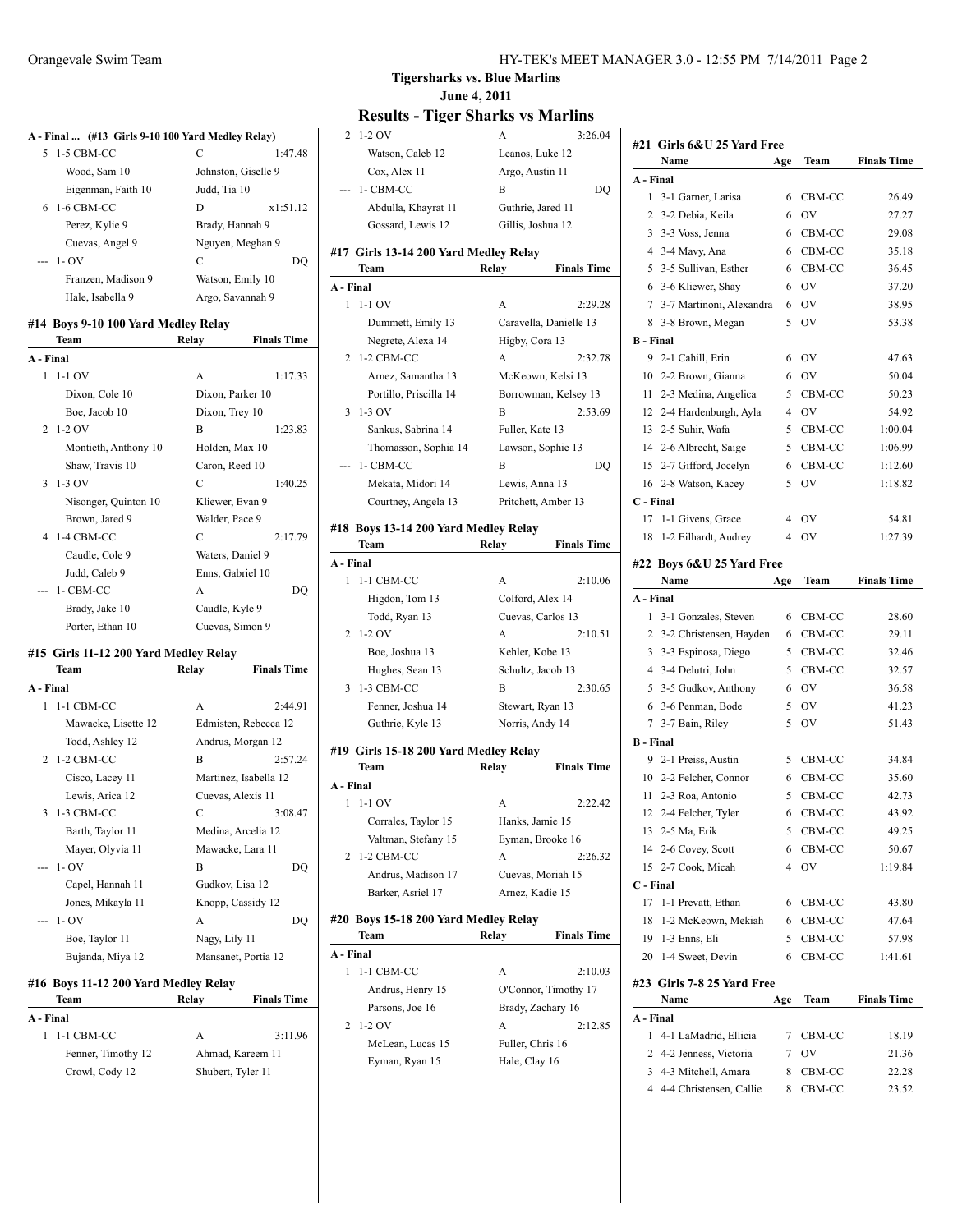### **A - Final ... (#23 Girls 7-8 25 Yard Free)**

|                  |                             | $\frac{1}{2}$ |           |                    |
|------------------|-----------------------------|---------------|-----------|--------------------|
|                  | 5 4-5 Liu, Vivian           | 8             | CBM-CC    | 23.70              |
|                  | 6 4-6 Jakubicka, Linnea     | 7             | <b>OV</b> | 25.07              |
|                  | 7 4-7 Caron, Ava            | 7             | <b>OV</b> | 25.43              |
|                  | 8 4-8 Watson, Erica         | 7             | <b>OV</b> | 28.51              |
| <b>B</b> - Final |                             |               |           |                    |
|                  | 9 3-1 Nielsen, Natalie      | 7             | CBM-CC    | 26.44              |
|                  | 10 3-2 Enns, Maya           | 8             | CBM-CC    | 27.54              |
| 11               | 3-3 Ahmad, Ayah             | 8             | CBM-CC    | 27.60              |
| 12               | 3-4 Traynor, Grace          | 8             | OV        | 27.91              |
|                  | 13 3-5 Higby, Lily          | 8             | OV        | 27.92              |
| 14               | 3-6 Waite-Kerns, Jaellian   | 7             | CBM-CC    | 31.69              |
| 15               | 3-7 Hadjbahramiyan, Sara    | 8             | OV        | 33.44              |
| C - Final        |                             |               |           |                    |
| 17               | 2-1 Montieth, Sydney        | 7             | <b>OV</b> | 25.57              |
|                  | 18 2-2 Wright, Jordyn       | 8             | CBM-CC    | 26.23              |
|                  | 19 2-3 Dains, Taylor        | 7             | <b>OV</b> | 26.54              |
|                  | 20 2-4 Magana, Isabella     | 8             | CBM-CC    | 27.86              |
|                  | 21 2-5 Mawacke, Amy         | 7             | CBM-CC    | 27.93              |
|                  | 22 2-6 Cook, Corrina        | 8             | OV        | 34.83              |
|                  | 23 2-7 Delutri, Julianna    | 7             | CBM-CC    | 58.80              |
| D - Final        |                             |               |           |                    |
|                  | 25 1-1 Judd, Trixie         | 7             | CBM-CC    | 31.28              |
|                  | 26 1-2 Mavy, Emma           | 8             | CBM-CC    | 34.16              |
|                  | 27 1-3 Ball, Susanna        | 7             | OV        | 38.57              |
|                  | 28 1-4 Werley, Elizabeth    | 7             | <b>OV</b> | 45.01              |
|                  |                             |               |           |                    |
|                  | #24 Boys 7-8 25 Yard Free   |               |           |                    |
|                  | Name                        | Age           | Team      | <b>Finals Time</b> |
| A - Final        |                             |               |           |                    |
|                  |                             |               |           |                    |
| 1                | 2-1 Nguyen, Milton          | 7             | CBM-CC    | 19.85              |
|                  | 2 2-2 Gonzales, Gabriel     | 8             | CBM-CC    | 22.19              |
| 3                | 2-3 West, Josiah            | 8             | CBM-CC    | 22.60              |
|                  | 4 2-4 Franzen, Blake        | 7             | <b>OV</b> | 23.60              |
| 5                | 2-5 Givens, Luke            | 8             | <b>OV</b> | 24.40              |
|                  | 6 2-6 Penman, Logan         | 7             | OV        | 25.85              |
|                  | 7 2-7 Enns, Andrew          | 7             | CBM-CC    | 25.99              |
|                  | 8 2-8 Black, Ethan          | 7             | OV        | 29.29              |
| <b>B</b> - Final |                             |               |           |                    |
|                  | 9 1-1 Roe, Bobby            | 7             | CBM-CC    | 29.17              |
| 10               | 1-2 Cox, Bryant             | 7             | OV        | 30.16              |
| 11               | 1-3 Lee, Suelky             | 7             | CBM-CC    | 32.85              |
| 12               | 1-4 Abdulla, Najuib         | 7             | CBM-CC    | 36.89              |
| 13               | 1-5 Konvalin, Hunter        | 7             | <b>OV</b> | 38.89              |
| 14               | 1-6 Shubert, Braden         | 7             | CBM-CC    | 45.81              |
| 15               | 1-7 Gifford, Dillon         | 7             | CBM-CC    | 1:03.72            |
|                  |                             |               |           |                    |
|                  | #25 Girls 9-10 25 Yard Free |               |           |                    |
|                  | Name                        | Age           | Team      | <b>Finals Time</b> |
| A - Final        |                             |               |           |                    |
| 1                | 3-1 Cusick, Lydia           | 9             | OV        | 17.46              |
| 2                | 3-2 Konarski, Shelby        | 10            | CBM-CC    | 17.50              |
| 3                | 3-3 Jaraba, Mia             | 10            | OV        | 17.53              |
| 4                | 3-4 Waite-Kerns, Jordan     | 9             | CBM-CC    | 17.56              |
| 5                | 3-5 Hardenburgh, Alaina     | 9             | OV        | 18.60              |

#### **Tigersharks vs. Blue Marlins June 4, 2011**

| 6                | 3-6 Edmisten, Isabella       | 10  | CBM-CC          | 19.17              |
|------------------|------------------------------|-----|-----------------|--------------------|
|                  | 7 3-7 Eilhardt, Lili         | 10  | <b>OV</b>       | 19.43              |
| 8                | 3-8 Eigenman, Faith          | 10  | CBM-CC          | 21.19              |
| B - Final        |                              |     |                 |                    |
| 9                | 2-1 Coleman-Salgado, Kr      | 9   | CBM-CC          | 19.37              |
|                  | 10 2-2 Edmisten, Julianna    | 9   | CBM-CC          | 20.15              |
|                  | 11 2-3 Stinson, Amanda       | 10  | <sub>OV</sub>   | 21.08              |
|                  | 12 2-4 Wood, Sam             | 10  | CBM-CC          | 21.25              |
|                  | 13 2-5 Judd, Tia             | 10  | CBM-CC          | 21.63              |
|                  | 14 2-6 Argo, Savannah        | 9   | OV              | 22.16              |
| 15               | 2-7 Watson, Emily            | 10  | <b>OV</b>       | 25.67              |
| C - Final        |                              |     |                 |                    |
| 17               | 1-1 Arnez, Emily             | 9   | CBM-CC          | 18.83              |
| 18               | 1-2 Perez, Kylie             | 9   | CBM-CC          | 20.92              |
| 19               | 1-3 Beasley, Morgan          | 10  | <b>OV</b>       | 21.27              |
| 20               | 1-4 Johnston, Giselle        | 9   | CBM-CC          | 21.48              |
| 21               | 1-5 Empedrad, Cristina       | 9   | CBM-CC          | 25.27              |
| 22               | 1-6 Niles, Kristen           | 9   | CBM-CC          | 26.28              |
| 23               | 1-7 Franzen, Madison         | 9   | OV              | 27.38              |
| 24               | 1-8 Nguyen, Meghan           | 9   | CBM-CC          | 28.68              |
|                  |                              |     |                 |                    |
|                  | #26 Boys 9-10 25 Yard Free   |     |                 |                    |
|                  | Name                         | Age | Team            | <b>Finals Time</b> |
| A - Final        |                              |     |                 |                    |
| 1                | 3-1 Porter, Ethan            | 10  | CBM-CC          | 15.94              |
|                  | 2 3-2 Shaw, Travis           | 10  | OV              | 16.63              |
|                  | 3 3-3 Boe, Jacob             | 10  | OV              | 17.52              |
|                  | 4 3-4 Caron, Reed            | 10  | OV              | 18.09              |
|                  | 5 3-5 Cuevas, Simon          | 9   | CBM-CC          | 18.20              |
|                  | 6 3-6 Walder, Pace           | 9   | OV              | 20.49              |
|                  | 7 3-7 Brady, Jake            | 10  | CBM-CC          | 20.51              |
|                  | 8 3-8 Caudle, Kyle           | 9   | CBM-CC          | 33.88              |
| <b>B</b> - Final |                              |     |                 |                    |
| 9                | 2-1 Brown, Jared             | 9   | <b>OV</b>       | 20.41              |
|                  | 10 2-2 Kliewer, Evan         | 9   | OV              | 20.84              |
| 11               | 2-3 Nisonger, Quinton        | 10  | OV              | 22.06              |
|                  | 12 2-4 Jakubicki, Lukas      | 9   | OV              | 22.43              |
| C - Final        |                              |     |                 |                    |
| 17               | 1-1 Debia, Thomas            | 10  | OV              | 23.26              |
|                  | 18 1-2 Konvalin, Carson      |     | 10 OV           | 24.32              |
| 19               | 1-3 Eilhardt, Hunter         | 9   | OV              | 30.16              |
| 20               | 1-4 Caudle, Cole             | 9   | CBM-CC          | 31.41              |
| 21               | 1-5 Waters, Daniel           | 9   | CBM-CC          | 33.60              |
|                  | #27 Girls 11-12 50 Yard Free |     |                 |                    |
|                  | Name                         | Age | Team            | <b>Finals Time</b> |
| A - Final        |                              |     |                 |                    |
| 1                | 3-1 Edmisten, Rebecca        | 12  | CBM-CC          | 32.19              |
| $\mathbf{2}$     | 3-2 Cisco, Lacey             | 11  | CBM-CC          | 38.28              |
| 3                | 3-3 Mawacke, Lara            | 11  | CBM-CC          | 38.58              |
|                  |                              | 11  | OV              | 39.10              |
|                  | 4 3-4 Boe, Taylor            |     |                 |                    |
|                  | 5 3-5 Mansanet, Portia       | 12  | 12 OV<br>CBM-CC | 40.88              |
| $\tau$           | 6 3-6 Martinez, Isabella     |     |                 | 42.01              |
| <b>B</b> - Final | 3-7 Warren, Katelyn          | 12  | OV              | 45.81              |
| 9                |                              |     |                 |                    |
|                  | 2-1 Medina, Arcelia          | 12  | CBM-CC          | 37.39              |

| 4<br>5<br>6      | 1-5 Eyman, Brooke<br>1-6 Morgan, Amy | 16<br>16 | OV<br>OV  | 33.85<br>34.04     |
|------------------|--------------------------------------|----------|-----------|--------------------|
|                  |                                      |          |           |                    |
|                  |                                      |          |           |                    |
|                  | 1-4 Engel, Audrey                    | 17       | CBM-CC    | 31.46              |
| 3                | 1-3 Clark, Chantel                   | 18       | OV        | 30.65              |
|                  | 1-2 Barker, Asriel                   | 17       | CBM-CC    | 30.33              |
| 2                | 1-1 Hanks, Jamie                     | 15       | OV        | 28.98              |
| 1                |                                      |          |           |                    |
| A - Final        |                                      |          |           |                    |
|                  | #31 Girls 15-18 50 Yard Free<br>Name | Age      | Team      | <b>Finals Time</b> |
|                  |                                      |          |           |                    |
| 7                | 1-7 Norris, Andy                     | 14       | CBM-CC    | 34.19              |
| 6                | 1-6 Boe, Joshua                      | 13       | OV        | 31.73              |
| 5                | 1-5 Schultz, Jacob                   | 13       | OV        | 29.76              |
| 4                | 1-4 Higdon, Tom                      | 13       | CBM-CC    | 29.62              |
| 3                | 1-3 McDowell, Samuel                 | 14       | OV        | 29.21              |
| 2                | 1-2 Cuevas, Carlos                   | 13       | CBM-CC    | 29.20              |
| 1                | 1-1 Guthrie, Kyle                    | 13       | CBM-CC    | 28.33              |
| A - Final        |                                      |          |           |                    |
|                  | Name                                 | Age      | Team      | <b>Finals Time</b> |
|                  | #30 Boys 13-14 50 Yard Free          |          |           |                    |
| 12               | 1-4 Baldwin, Bethany                 | 14       | OV        | 53.08              |
| 11               | 1-3 Lawson, Sophie                   | 13       | OV        | 39.22              |
| 10               | 1-2 Lewis, Anna                      | 13       | CBM-CC    | 38.94              |
| 9                | 1-1 Thomasson, Sophia                | 14       | OV        | 36.15              |
| <b>B</b> - Final |                                      |          |           |                    |
| 8                | 2-8 Pritchett, Amber                 | 13       | CBM-CC    | 41.41              |
| 7                | 2-7 Argo, Dakota                     | 13       | OV        | 37.46              |
| 6                | 2-6 Courtney, Angela                 | 13       | CBM-CC    | 36.27              |
|                  | 5 2-5 Mekata, Midori                 | 14       | CBM-CC    | 36.00              |
|                  | 4 2-4 Fuller, Kate                   | 13       | OV        | 34.28              |
| 3                | 2-3 Sankus, Sabrina                  | 14       | OV        | 33.12              |
| 2                | 2-2 Arnez, Samantha                  | 13       | CBM-CC    | 31.57              |
| 1                | 2-1 Dummett, Emily                   | 13       | OV        | 31.50              |
| A - Final        |                                      |          |           |                    |
|                  | Name                                 | Age      | Team      | <b>Finals Time</b> |
|                  | #29 Girls 13-14 50 Yard Free         |          |           |                    |
|                  |                                      |          |           |                    |
| 8                | 1-8 Abdulla, Khayrat                 | 11       | CBM-CC    | 52.35              |
| 7                | 1-7 Ahmad, Kareem                    | 11       | CBM-CC    | 48.45              |
| 6                | 1-6 Watson, Caleb                    | 12       | OV        | 45.97              |
| 5                | 1-5 Brown, Jacob                     | 12       | <b>OV</b> | 45.69              |
| 4                | 1-4 Argo, Austin                     | 11       | <b>OV</b> | 45.12              |
| 3                | 1-3 Gossard, Lewis                   | 12       | CBM-CC    | 44.44              |
| 2                | 1-2 Gillis, Joshua                   | 12       | CBM-CC    | 42.91              |
| 1                | 1-1 Guthrie, Jared                   | 11       | CBM-CC    | 39.30              |
| A - Final        | Name                                 | Age      | Team      | <b>Finals Time</b> |
|                  | #28 Boys 11-12 50 Yard Free          |          |           |                    |
|                  |                                      |          |           |                    |
| 17               | 1-1 Nagy, Lily                       | 11       | OV        | 46.81              |
| C - Final        |                                      |          |           |                    |
|                  | 14 2-6 DiCicco, Tea                  | 12       | OV        | 44.91              |
|                  | 13 2-5 Capel, Hannah                 | 11       | OV        | 41.33              |
|                  | 12 2-4 Lewis, Arica                  | 12       | CBM-CC    | 41.15              |
| 11 -             | 2-3 Jones, Mikayla                   | 11       | OV        | 41.02              |
|                  | 10 2-2 Gudkov, Lisa                  | 12       | OV        | 40.11              |
|                  |                                      |          |           |                    |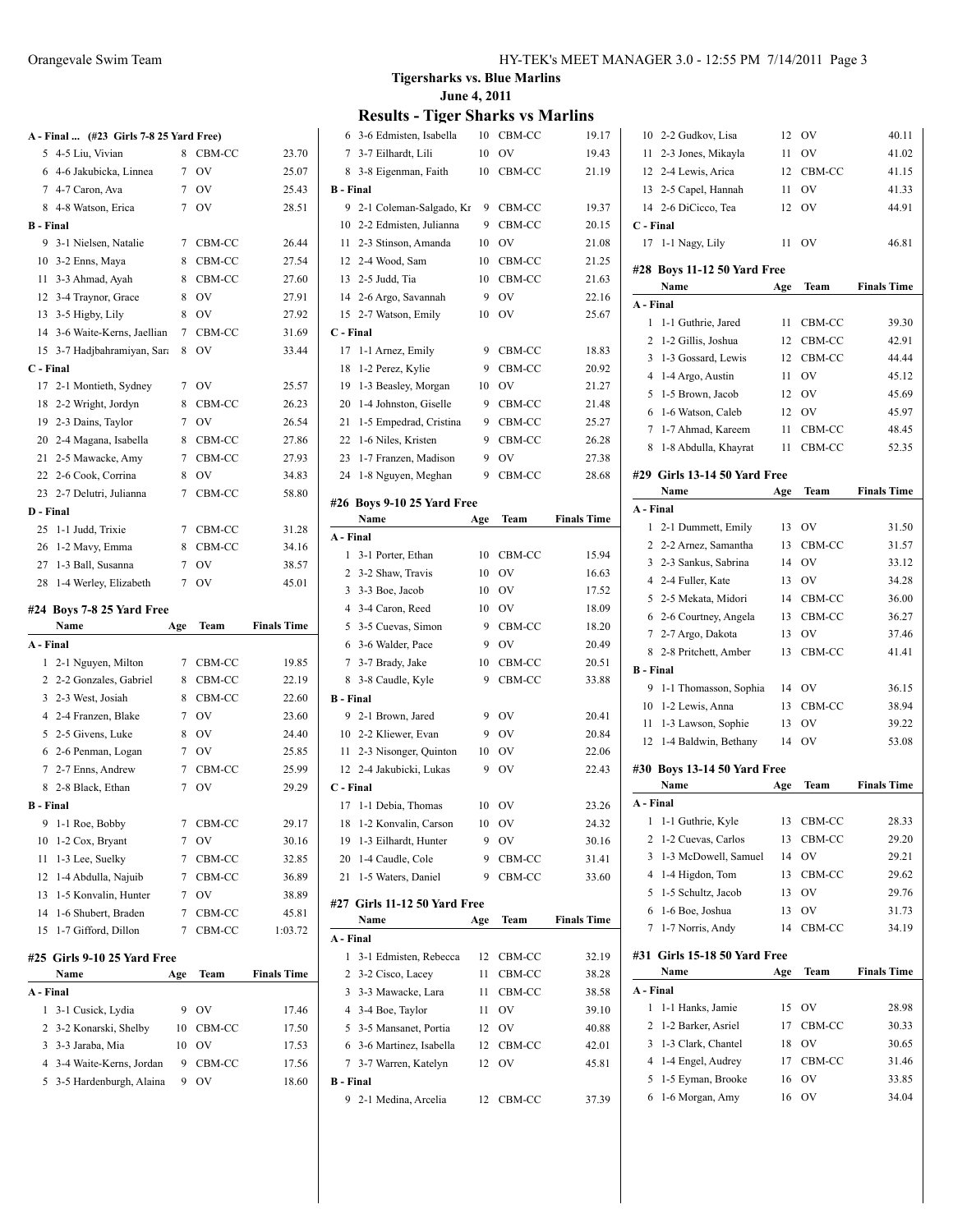|                | 1-7 Arnez, Kadie            | 15             | CBM-CC          | 34.73              |
|----------------|-----------------------------|----------------|-----------------|--------------------|
|                | #32 Boys 15-18 50 Yard Free |                |                 |                    |
|                | Name                        | Age            | Team            | <b>Finals Time</b> |
|                | A - Final                   |                |                 |                    |
| 1              | 1-1 Eyman, Ryan             | 15             | OV              | 25.56              |
| 2              | 1-2 Andrus, Henry           | 15             | CBM-CC          | 25.74              |
| 3              | 1-3 McLean, Lucas           | 15             | <b>OV</b>       | 25.94              |
| 4              | 1-4 Parsons, Joe            | 16             | CBM-CC          | 28.09              |
| 5              | 1-5 Brady, Zachary          | 16             | CBM-CC          | 30.59              |
| 6              | 1-6 Neverov, Alex           | 16             | OV              | 32.17              |
| 7              | 1-7 Hale, Clay              | 16             | OV              | 35.66              |
|                | #33 Girls 6&U 25 Yard Back  |                |                 |                    |
|                | Name                        | Age            | Team            | <b>Finals Time</b> |
|                | A - Final                   |                |                 |                    |
| 1              | 2-1 Debia, Keila            | 6              | <b>OV</b>       | 31.91              |
|                | 2 2-2 Voss, Jenna           | 6              | CBM-CC          | 32.71              |
|                | 3 2-3 Garner, Larisa        | 6              | CBM-CC          | 34.97              |
|                | 4 2-4 Mavy, Ana             | 6              | CBM-CC          | 39.19              |
|                | 5 2-5 Hardenburgh, Ayla     | 4              | $\overline{O}V$ | 43.86              |
|                | 6 2-6 Martinoni, Alexandra  | 6              | <b>OV</b>       | 46.41              |
|                | 7 2-7 Kliewer, Shay         | 6              | OV              | 49.16              |
|                | 8 2-8 Sullivan, Esther      | 6              | CBM-CC          | 1:33.21            |
|                | <b>B</b> - Final            |                |                 |                    |
| 9              | 1-1 Medina, Angelica        | 5              | CBM-CC          | 59.01              |
| 10             | 1-2 Suhir, Wafa             | 5              | CBM-CC          | 59.72              |
| 11             | 1-3 Cahill, Erin            | 6              | OV              | 1:10.75            |
| 12             | 1-4 Gifford, Jocelyn        | 6              | CBM-CC          | 1:10.91            |
| 13             | 1-5 Watson, Kacey           | 5              | <b>OV</b>       | 1:17.01            |
| 14             | 1-6 Brown, Megan            | 5              | OV              | 1:20.70            |
| $\overline{a}$ | 1-Albrecht, Saige           | 5              | CBM-CC          | DQ                 |
|                | #34 Boys 6&U 25 Yard Back   |                |                 |                    |
|                | Name                        | Age            | Team            | <b>Finals Time</b> |
|                | A - Final                   |                |                 |                    |
| 1              | 3-1 Christensen, Hayden     | 6              | CBM-CC          | 36.74              |
| 2              | 3-2 Preiss, Austin          | 5              | CBM-CC          | 39.94              |
| 3              | 3-3 Delutri, John           | 5              | CBM-CC          | 40.42              |
|                | 4 3-4 Espinosa, Diego       | 5              | CBM-CC          | 48.99              |
|                |                             |                |                 | 51.25              |
|                | 5 3-5 Bain, Riley           | 5              | OV              |                    |
|                | 6 3-6 Penman, Bode          | 5              | OV              | 56.83              |
|                | 7 3-7 Gudkov, Anthony       | 6              | OV              | 1:03.24            |
|                | <b>B</b> - Final            |                |                 |                    |
| 9.             | 2-1 Felcher, Connor         | 6              | CBM-CC          | 44.06              |
|                | 10 2-2 Gonzales, Steven     | 6              | CBM-CC          | 45.99              |
|                | 11 2-3 Ma, Erik             | 5              | CBM-CC          | 49.97              |
|                | 12 2-4 Felcher, Tyler       | 6              | CBM-CC          | 52.92              |
|                | 13 2-5 Roa, Antonio         | 5              | CBM-CC          | 1:09.15            |
|                | 14 2-6 Covey, Scott         | 6              | CBM-CC          | 1:36.05            |
|                | 15 2-7 Cook, Micah          | $\overline{4}$ | OV              | 1:43.73            |
|                | --- 2- Enns, Eli            | 5              | CBM-CC          | DQ                 |
|                | C - Final                   |                |                 |                    |

**Tigersharks vs. Blue Marlins June 4, 2011**

|                  | 1-2 Sweet, Devin                     | 6               | CBM-CC       | 1:49.23            |
|------------------|--------------------------------------|-----------------|--------------|--------------------|
| ---              | 1- McKeown, Mekiah                   | 6               | CBM-CC       | DQ                 |
|                  | #35 Girls 7-8 25 Yard Back<br>Name   | Age             | Team         | <b>Finals Time</b> |
| A - Final        |                                      |                 |              |                    |
| 1                | 3-1 Albrecht, Aynslee                | 7               | CBM-CC       | 27.62              |
| 2                | 3-2 Pellegrini, Ellie                | 8               | OV           | 28.16              |
| 3                | 3-3 Jenness, Victoria                | $7\overline{ }$ | OV           | 28.80              |
|                  | 4 3-4 Liu, Vivian                    | 8               | CBM-CC       | 28.94              |
|                  | 5 3-5 Judd, Trixie                   | $\overline{7}$  | CBM-CC       | 29.85              |
|                  | 6 3-6 Montieth, Sydney               | 7               | OV           | 32.42              |
| $\tau$           | 3-7 Ahmad, Ayah                      | 8               | CBM-CC       | 33.86              |
| 8                | 3-8 Traynor, Grace                   | 8               | OV           | 46.00              |
| <b>B</b> - Final |                                      |                 |              |                    |
| 9                | 2-1 Jakubicka, Linnea                | 7               | OV           | 31.93              |
| 10               | 2-2 Enns, Maya                       | 8               | CBM-CC       | 33.33              |
| 11               | 2-3 Nielsen, Natalie                 | 7               | CBM-CC       | 33.89              |
|                  | 12 2-4 Watson, Erica                 | 7               | OV           | 34.04              |
|                  | 13 2-5 Cook, Corrina                 | 8               | OV           | 45.10              |
| 14               | 2-6 Mavy, Emma                       | 8               | CBM-CC       | 45.78              |
| 15               | 2-7 Delutri, Julianna                | 7               | CBM-CC       | 1:07.16            |
| C - Final        |                                      |                 |              |                    |
| 17               | 1-1 Mawacke, Amy                     | 7               | CBM-CC       | 39.19              |
| 18               | 1-2 Walder, Georgia                  | 7               | OV           | 47.15              |
| 19               | 1-3 Caron, Ava                       | 7               | OV           | 47.98              |
| 20               | 1-4 Ball, Susanna                    | 7               | OV           | 48.36              |
| 21               | 1-5 Werley, Elizabeth                | 7               | OV           | 1:02.91            |
|                  |                                      |                 |              |                    |
| #36              | Boys 7-8 25 Yard Back<br>Name        |                 | Team         | <b>Finals Time</b> |
| A - Final        |                                      | Age             |              |                    |
| 1                | 2-1 Suhir, Shukri                    | 8               | CBM-CC       | 22.80              |
| $\overline{2}$   | 2-2 Rosello, Max                     | 7               | OV           | 32.14              |
| 3                | 2-3 Cox, Bryant                      | 7               | OV           | 33.70              |
| $\overline{4}$   | 2-4 Franzen, Blake                   | 7               | OV           | 33.93              |
| 5                | 2-5 Warren, Zachary                  | 8               | OV           | 36.99              |
| 6                | 2-6 Roe, Bobby                       | 7               | CBM-CC       | 38.15              |
| 7                | 2-7 Lee, Suelky                      | 7               | CBM-CC       | 41.19              |
| 8                | 2-8 Shubert, Braden                  | 7               | CBM-CC       | 1:00.50            |
| B - Final        |                                      |                 |              |                    |
| 9                | 1-1 Firl, Samuel                     | 7               | OV           | 35.56              |
| 10               | 1-2 Shaw, Dylan                      | 8               | OV           | 35.88              |
| 11               | 1-3 Konvalin, Hunter                 | 7               | OV           | 45.13              |
| 12               | 1-4 Abdulla, Najuib                  | 7               | CBM-CC       | 53.33              |
| 13               | 1-5 Gifford, Dillon                  | 7               | CBM-CC       | 1:11.41            |
| 14               | 1-6 Enns, Andrew                     | 7               | CBM-CC       | 1:15.99            |
|                  | #37 Girls 9-10 25 Yard Back          |                 |              |                    |
|                  | Name                                 | Age             | Team         | <b>Finals Time</b> |
| A - Final<br>1   |                                      | 9               |              |                    |
| 2                | 2-1 Cusick, Lydia                    | 10              | OV           | 22.29              |
|                  | 2-2 Eilhardt, Lili                   |                 | OV           | 22.73              |
|                  | 3 2-3 Hale, Isabella                 | 9               | OV           | 25.16              |
| 5                | 4 2-4 Judd, Tia<br>2-5 Watson, Emily | 10<br>10        | CBM-CC<br>OV | 26.34<br>27.51     |

| 6                | 2-6 Empedrad, Cristina             | 9    | CBM-CC    | 32.89              |
|------------------|------------------------------------|------|-----------|--------------------|
| 7                | 2-7 Johnston, Giselle              | 9    | CBM-CC    | 36.07              |
| 8                | 2-8 Franzen, Madison               | 9    | OV        | 40.15              |
| <b>B</b> - Final |                                    |      |           |                    |
| 9                | 1-1 Purdy, McKenna                 | 9    | CBM-CC    | 22.12              |
| 10               | 1-2 Bartley, Cleopatra             | 10   | OV        | 23.48              |
| 11               | 1-3 Simpson, Tuesday               | 10   | CBM-CC    | 26.09              |
| 12               | 1-4 Cuevas, Angel                  | 9    | CBM-CC    | 30.32              |
| 13               | 1-5 Perez, Kylie                   | 9    | CBM-CC    | 30.89              |
| 14               | 1-6 Brady, Hannah                  | 9    | CBM-CC    | 31.45              |
| 15               | 1-7 Argo, Savannah                 | 9    | OV        | 33.03              |
|                  |                                    |      |           |                    |
|                  | #38 Boys 9-10 25 Yard Back<br>Name |      | Team      | <b>Finals Time</b> |
|                  |                                    | Age  |           |                    |
| A - Final        |                                    |      |           |                    |
| 1                | 2-1 Montieth, Anthony              | 10   | OV        | 19.38              |
| 2                | 2-2 Boe, Jacob                     | 10   | OV        | 22.76              |
| 3                | 2-3 Brady, Jake                    | 10   | CBM-CC    | 25.21              |
| 4                | 2-4 Walder, Pace                   | 9    | OV        | 29.16              |
| 5                | 2-5 Jakubicki, Lukas               | 9    | OV        | 32.78              |
| 6                | 2-6 Caudle, Cole                   | 9    | CBM-CC    | 36.35              |
|                  | --- 2- Caudle, Kyle                | 9    | CBM-CC    | DQ                 |
| <b>B</b> - Final |                                    |      |           |                    |
| 9                | 1-1 Debia, Thomas                  | 10   | <b>OV</b> | 29.98              |
| 10               | 1-2 Waters, Daniel                 | 9    | CBM-CC    | 34.60              |
| 11               | 1-3 Konvalin, Carson               | 10   | OV        | 36.65              |
| 12               | 1-4 Eilhardt, Hunter               | 9    | OV        | 45.18              |
| 13               | 1-5 Sinclair, Simeon               | 9    | CBM-CC    | 49.36              |
| 14               | 1-6 Enns, Gabriel                  | 10   | CBM-CC    | 52.21              |
|                  |                                    |      |           |                    |
|                  |                                    |      |           |                    |
|                  | #39 Girls 11-12 50 Yard Back       |      |           |                    |
|                  | Name                               | Age  | Team      | <b>Finals Time</b> |
| A - Final        |                                    |      |           |                    |
| 1                | 2-1 Mawacke, Lisette               | 12   | CBM-CC    | 41.94              |
|                  | 2 2-2 Boe, Taylor                  | 11   | <b>OV</b> | 44.72              |
| 3                | 2-3 Andrus, Morgan                 | 12   | CBM-CC    | 44.91              |
|                  | 4 2-4 Gudkov, Lisa                 | 12   | <b>OV</b> | 45.10              |
|                  | 5 2-5 Knopp, Cassidy               | 12   | OV        | 45.54              |
| 6                | 2-6 Cuevas, Alexis                 | 11   | CBM-CC    | 47.05              |
| 7                | 2-7 Barth, Taylor                  | 11   | CBM-CC    | 47.22              |
|                  | 8 2-8 Warren, Katelyn              |      | 12 OV     | 1:01.41            |
| B - Final        |                                    |      |           |                    |
| 9                | 1-1 Mawacke, Lara                  |      | 11 CBM-CC | 47.24              |
| 10               | 1-2 Medina, Arcelia                |      | 12 CBM-CC | 49.49              |
| 11               | 1-3 Martinez, Isabella             |      | 12 CBM-CC | 53.34              |
| 12               | 1-4 DiCicco, Tea                   | 12   | <b>OV</b> | 57.55              |
|                  | #40 Boys 11-12 50 Yard Back        |      |           |                    |
|                  | Name                               | Age  | Team      | <b>Finals Time</b> |
| A - Final        |                                    |      |           |                    |
| 1                | 1-1 Fenner, Timothy                | 12   | CBM-CC    | 44.75              |
| 2                | 1-2 Argo, Austin                   | 11   | OV        | 58.25              |
| 3                | 1-3 Abdulla, Khayrat               | 11 - | CBM-CC    | 1:27.82            |
|                  | --- 1- Watson, Caleb               |      | 12 OV     | DQ                 |
|                  | --- 1- Gossard, Lewis              | 12   | CBM-CC    | DQ                 |
|                  |                                    |      |           |                    |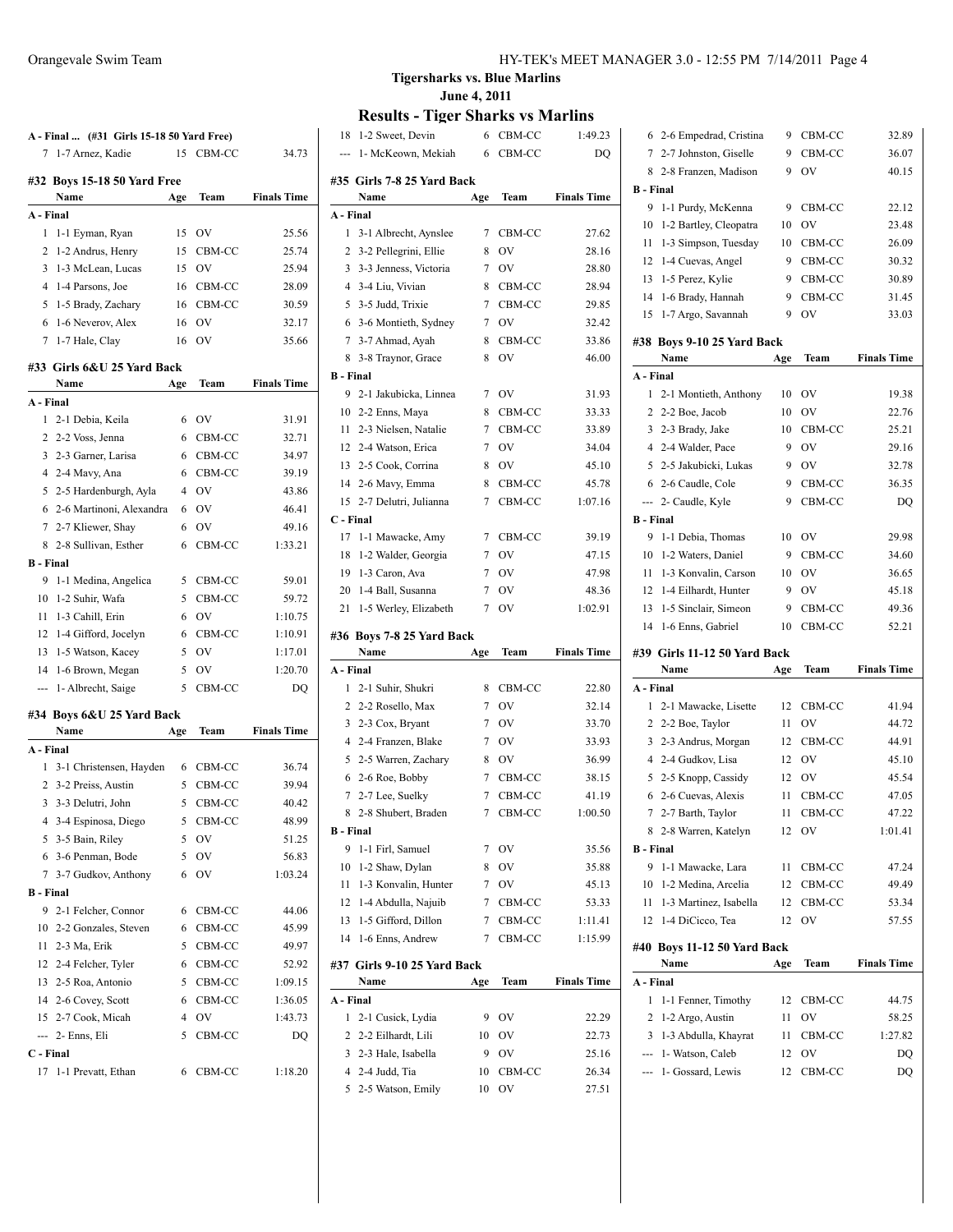| #41              | Girls 13-14 50 Yard Back<br>Name       | Age | Team             | <b>Finals Time</b> |
|------------------|----------------------------------------|-----|------------------|--------------------|
| A - Final        |                                        |     |                  |                    |
| 1                | 1-1 Negrete, Alexa                     | 14  | OV               | 36.12              |
| 2                | 1-2 Borrowman, Kelsey                  | 13  | CBM-CC           | 41.17              |
| 3                |                                        | 14  | OV               |                    |
| 4                | 1-3 Thomasson, Sophia                  |     |                  | 45.57              |
|                  | 1-4 Lawson, Sophie                     | 13  | OV               | 47.38              |
| 5                | 1-5 Lewis, Anna                        | 13  | CBM-CC           | 50.44              |
| 6                | 1-6 Argo, Dakota                       | 13  | OV               | 50.73              |
| 7                | 1-7 Pritchett, Amber                   | 13  | CBM-CC           | 52.78              |
| 8                | 1-8 Baldwin, Bethany                   | 14  | OV               | 57.40              |
|                  | #42 Boys 13-14 50 Yard Back<br>Name    | Age | Team             | <b>Finals Time</b> |
| A - Final        |                                        |     |                  |                    |
| 1                | 1-1 Hughes, Sean                       | 13  | OV               | 33.16              |
| 2                | 1-2 Boe, Joshua                        | 13  | OV               | 34.64              |
| 3                |                                        |     |                  |                    |
| 4                | 1-3 Higdon, Tom                        | 13  | CBM-CC<br>CBM-CC | 35.22              |
|                  | 1-4 Todd, Ryan                         | 13  |                  | 39.43              |
| 5                | 1-5 Schultz, Jacob                     | 13  | OV               | 40.22              |
| 6                | 1-6 Kehler, Kobe                       | 13  | OV               | 40.24              |
| 7                | 1-7 Fenner, Joshua                     | 14  | CBM-CC           | 43.60              |
| ---              | 1- Stewart, Ryan                       | 13  | CBM-CC           | DO                 |
|                  | #43 Girls 15-18 50 Yard Back           |     | Team             | <b>Finals Time</b> |
| A - Final        | Name                                   | Age |                  |                    |
| 1                | 1-1 Clark, Chantel                     | 18  | OV               | 36.25              |
| $\overline{c}$   |                                        | 17  | CBM-CC           | 38.30              |
| *3               | 1-2 Andrus, Madison<br>1-3 Morgan, Amy | 16  | OV               | 41.49              |
| $*3$             |                                        |     |                  |                    |
|                  | 1-3 Engel, Audrey                      | 17  | CBM-CC           | 41.49              |
| 5                | 1-5 Eyman, Brooke                      | 16  | OV               | 41.63              |
| 6                | 1-6 Arnez, Kadie                       | 15  | CBM-CC           | 48.39              |
|                  | #44 Boys 15-18 50 Yard Back            |     |                  |                    |
|                  | Name                                   | Age | Team             | <b>Finals Time</b> |
| A - Final        |                                        |     |                  |                    |
| 1                | 1-1 Andrus, Henry                      | 15  | CBM-CC           | 31.17              |
| 2                | 1-2 Eyman, Ryan                        | 15  | OV               | 31.45              |
| 3                | 1-3 Neverov, Alex                      | 16  | OV               | 36.73              |
| 4                | 1-4 Gillis, Stephen                    | 15  | CBM-CC           | 41.54              |
|                  | #45 Girls 7-8 25 Yard Breast           |     |                  |                    |
|                  | Name                                   | Age | Team             | <b>Finals Time</b> |
| A - Final        |                                        |     |                  |                    |
| 1                | 2-1 LaMadrid, Ellicia                  | 7   | CBM-CC           | 31.18              |
| 2                | 2-2 Wright, Jordyn                     | 8   | CBM-CC           | 32.81              |
|                  | 3 2-3 Jakubicka, Linnea                | 7   | OV               | 33.31              |
|                  | --- 2- Waite-Kerns, Jaellian           | 7   | CBM-CC           | DQ                 |
|                  | --- 2- Jojola, Giana                   | 8   | OV               | DQ                 |
|                  | --- 2- Hadjbahramiyan, Sara            | 8   | OV               |                    |
|                  |                                        |     |                  | DQ                 |
|                  | --- 2- Pellegrini, Ellie               | 8   | OV               | DQ                 |
| ---              | 2- Preiss, Madelyn                     | 8   | CBM-CC           | DQ                 |
| <b>B</b> - Final |                                        |     |                  |                    |
| 9                | 1-1 Christensen, Callie                | 8   | CBM-CC           | 38.43              |
| 10               | 1-2 Montieth, Sydney                   | 7   | OV               | 39.70              |

Orangevale Swim Team HY-TEK's MEET MANAGER 3.0 - 12:55 PM 7/14/2011 Page 5

**Tigersharks vs. Blue Marlins June 4, 2011**

# **Results - Tiger Sharks vs Marlins**<br>1-3 Liu, Vivian 8 CBM-CC 42

| 11               | 1-3 Liu, Vivian               | 8   | CBM-CC    | 42.24              |
|------------------|-------------------------------|-----|-----------|--------------------|
| 12               | 1-4 Jenness, Victoria         | 7   | OV        | 55.21              |
| $\frac{1}{2}$    | 1- Mitchell, Amara            | 8   | CBM-CC    | DQ                 |
|                  | --- 1- Mavy, Emma             | 8   | CBM-CC    | DQ                 |
| ---              | 1-Higby, Lily                 | 8   | <b>OV</b> | DO                 |
|                  |                               |     |           |                    |
|                  | #46 Boys 7-8 25 Yard Breast   |     |           |                    |
|                  | Name                          | Age | Team      | <b>Finals Time</b> |
| A - Final        |                               |     |           |                    |
| 1                | 2-1 Suhir, Shukri             | 8   | CBM-CC    | 23.70              |
| $\overline{2}$   | 2-2 Gonzales, Gabriel         | 8   | CBM-CC    | 30.99              |
| 3                | 2-3 Voss, Mason               | 8   | CBM-CC    | 32.86              |
|                  | 4 2-4 Nguyen, Milton          | 7   | CBM-CC    | 33.34              |
| 5                | 2-5 Black, Ethan              | 7   | <b>OV</b> | 38.83              |
| 6                | 2-6 Firl, Samuel              | 7   | <b>OV</b> | 41.32              |
|                  | 7 2-7 Shaw, Dylan             | 8   | <b>OV</b> | 41.38              |
|                  | --- 2- Rosello, Max           | 7   | <b>OV</b> | DQ                 |
| <b>B</b> - Final |                               |     |           |                    |
|                  | --- 1- Givens, Luke           | 8   | OV        | DO                 |
|                  | #47 Girls 9-10 25 Yard Breast |     |           |                    |
|                  | Name                          | Age | Team      | <b>Finals Time</b> |
| A - Final        |                               |     |           |                    |
| 1                | 2-1 Konarski, Shelby          | 10  | CBM-CC    | 23.18              |
| 2                | 2-2 Hardenburgh, Alaina       | 9   | <b>OV</b> | 24.29              |
| 3                | 2-3 Fuller, Belle             | 10  | OV        | 24.38              |
| $\overline{4}$   | 2-4 Firl, Rachel              | 9   | <b>OV</b> | 26.27              |
| 5                | 2-5 Edmisten, Isabella        | 10  | CBM-CC    | 27.06              |
| 6                | 2-6 Bartley, Cleopatra        | 10  | <b>OV</b> | 28.16              |
|                  | 7 2-7 Arnez, Emily            | 9   | CBM-CC    | 29.63              |
| 8                | 2-8 Johnston, Giselle         | 9   | CBM-CC    | 32.57              |
| <b>B</b> - Final |                               |     |           |                    |
| 9                | 1-1 Hale, Isabella            | 9   | <b>OV</b> | 25.02              |
| 10               | 1-2 Simpson, Tuesday          | 10  | CBM-CC    | 28.84              |
| 11               | 1-3 Edmisten, Julianna        | 9   | CBM-CC    | 31.65              |
| 12               | 1-4 Wood, Sam                 | 10  | CBM-CC    | 32.90              |
| 13               | 1-5 Watson, Emily             | 10  | <b>OV</b> | 34.33              |
| 14               | 1-6 Stinson, Amanda           | 10  | OV        | 34.71              |
| 15               | 1-7 Niles, Kristen            | 9   | CBM-CC    | 37.17              |
|                  |                               |     |           |                    |
|                  |                               |     |           |                    |
|                  | #48 Boys 9-10 25 Yard Breast  |     |           |                    |
|                  | Name                          | Age | Team      | <b>Finals Time</b> |
| A - Final        |                               |     |           |                    |
| 1                | 2-1 Dixon, Cole               | 10  | OV        | 20.64              |
| 2                | 2-2 Dixon, Parker             | 10  | OV        | 22.01              |
| 3                | 2-3 Dixon, Trey               | 10  | OV        | 24.30              |
| 4                | 2-4 Holden, Max               | 10  | OV        | 26.66              |
| $---$            | 2- Caudle, Cole               | 9   | CBM-CC    | DQ                 |
| ---              | 2- Caudle, Kyle               | 9   | CBM-CC    | DQ                 |
| <b>B</b> - Final |                               |     |           |                    |
| 9                | 1-1 Brown, Jared              | 9   | OV        | 28.13              |
| ---              | 1- Nisonger, Quinton          | 10  | OV        | DQ                 |

|                  | #49 Girls 11-12 50 Yard Breast<br>Name    |          | Team                | <b>Finals Time</b> |
|------------------|-------------------------------------------|----------|---------------------|--------------------|
| A - Final        |                                           | Age      |                     |                    |
| 1                | 2-1 Edmisten, Rebecca                     | 12       | CBM-CC              | 43.79              |
| 2                | 2-2 Mayer, Olyvia                         | 11       | CBM-CC              | 44.41              |
| 3                | 2-3 Andrus, Morgan                        | 12       | CBM-CC              | 46.74              |
| 4                |                                           |          |                     |                    |
| 5                | 2-4 Mawacke, Lisette                      | 12<br>11 | CBM-CC<br><b>OV</b> | 47.47<br>47.92     |
|                  | 2-5 Capel, Hannah<br>6 2-6 Knopp, Cassidy | 12       | <b>OV</b>           | 48.22              |
| 7                |                                           | 11       | OV                  | 1:07.08            |
|                  | 2-7 Jones, Mikayla<br>--- 2- Nagy, Lily   | 11       | OV                  | DQ                 |
| <b>B</b> - Final |                                           |          |                     |                    |
| 9                | 1-1 Lewis, Arica                          | 12       | CBM-CC              | 1:01.46            |
| ---              | 1- DiCicco, Tea                           | 12       | OV                  | DQ                 |
|                  |                                           |          |                     |                    |
|                  | #50 Boys 11-12 50 Yard Breast             |          |                     |                    |
|                  | Name                                      | Age      | Team                | <b>Finals Time</b> |
| A - Final        |                                           |          |                     |                    |
| 1                | 2-1 Cox, Alex                             | 11       | OV                  | 49.67              |
| 2                | 2-2 Ahmad, Kareem                         | 11       | CBM-CC              | 54.67              |
| 3                | 2-3 Thomasson, Nathanie                   | -11      | OV                  | 54.89              |
|                  | 4 2-4 Shubert, Tyler                      | 11       | CBM-CC              | 58.95              |
| 5                | 2-5 Leanos, Luke                          | 12       | OV                  | 59.33              |
| 6                | 2-6 Crowl, Cody                           | 12       | CBM-CC              | 1:00.67            |
|                  | --- 2- Gossard, Lewis                     | 12       | CBM-CC              | DQ                 |
| ---              | 2- Brown, Jacob                           | 12       | OV                  | DQ                 |
| <b>B</b> - Final |                                           |          |                     |                    |
| 9                | 1-1 Guthrie, Jared                        | 11       | CBM-CC              | 1:03.08            |
|                  | #51 Girls 13-14 50 Yard Breast            |          |                     |                    |
|                  | Name                                      | Age      | Team                | <b>Finals Time</b> |
| A - Final        |                                           |          |                     |                    |
| 1                | 2-1 Caravella, Danielle                   | 13       | OV                  | 41.44              |
| 2                | 2-2 McKeown, Kelsi                        | 13       | CBM-CC              | 42.56              |
| 3                | 2-3 Sankus, Sabrina                       | 14       | OV                  | 43.16              |
| 4                | 2-4 Fuller, Kate                          | 13       | OV                  | 46.75              |
| 5                | 2-5 Mekata, Midori                        | 14       | CBM-CC              | 50.21              |
| 6                | 2-6 Argo, Dakota                          | 13       | OV                  | 51.28              |
| 7                | 2-7 Pritchett, Amber                      | 13       | CBM-CC              | 56.27              |
| ---              | 2- Courtney, Angela                       | 13       | CBM-CC              | DO                 |
| <b>B</b> - Final |                                           |          |                     |                    |
| 9                | 1-1 Thomasson, Sophia                     |          | 14 OV               | 43.87              |
|                  | #52 Boys 13-14 50 Yard Breast             |          |                     |                    |
|                  | Name                                      | Age      | Team                | <b>Finals Time</b> |
| A - Final        |                                           |          |                     |                    |
| 1                | 1-1 Colford, Alex                         | 14       | CBM-CC              | 34.83              |
| 2                | 1-2 Kehler, Kobe                          | 13       | OV                  | 36.80              |
| 3                | 1-3 Higdon, Tom                           | 13       | CBM-CC              | 37.14              |
| 4                | 1-4 McDowell, Samuel                      | 14       | OV                  | 41.62              |
| 5                | 1-5 Schultz, Justin                       | 14       | OV                  | 41.65              |
| 6                | 1-6 Stewart, Ryan                         | 13       | CBM-CC              | 44.70              |
| 7                | 1-7 Norris, Andy                          | 14       | CBM-CC              | 48.27              |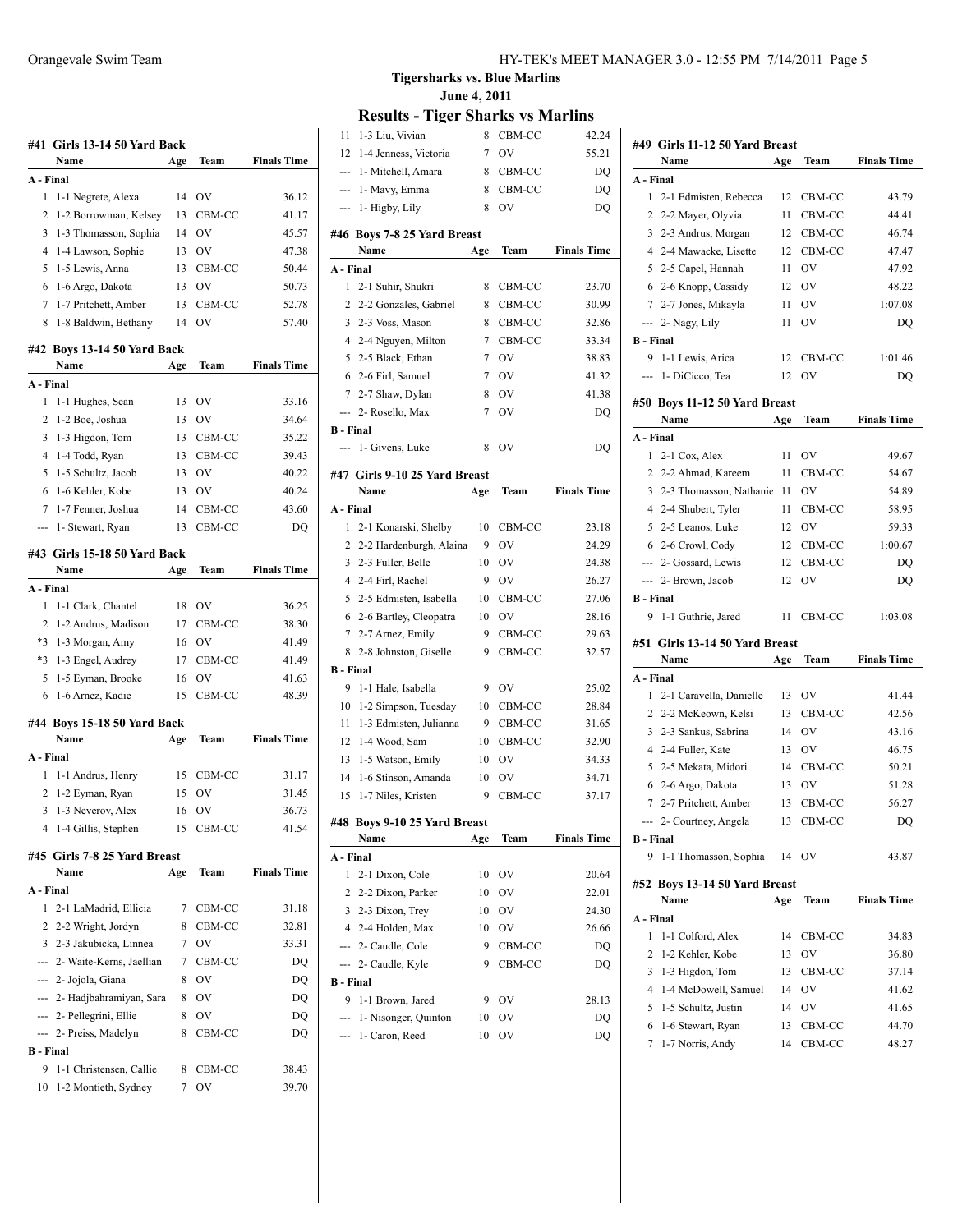|                  | #53   Girls 15-18 50 Yard Breast      |                 |              |                    |
|------------------|---------------------------------------|-----------------|--------------|--------------------|
|                  | Name                                  | Age             | Team         | <b>Finals Time</b> |
| A - Final        |                                       |                 |              |                    |
| 1                | 1-1 Hanks, Jamie                      | 15              | OV           | 36.55              |
| $\overline{c}$   | 1-2 Cuevas, Moriah                    | 15              | CBM-CC       | 39.05              |
| 3                | 1-3 Corrales, Taylor                  | 15              | - OV         | 39.14              |
|                  | 4 1-4 Morgan, Amy                     | 16              | <b>OV</b>    | 43.45              |
| 5                | 1-5 Arnez, Kadie                      | 15              | CBM-CC       | 47.65              |
| 6                | 1-6 DeCesare, Brittany                | 15              | CBM-CC       | 47.90              |
|                  | #54 Boys 15-18 50 Yard Breast<br>Name | Age             | Team         | <b>Finals Time</b> |
| A - Final        |                                       |                 |              |                    |
| 1                | 1-1 O'Connor, Timothy                 | 17              | CBM-CC       | 33.81              |
| 2                | 1-2 Fuller, Chris                     | 16              | <b>OV</b>    | 38.10              |
| 3                | 1-3 Brady, Zachary                    | 16              | CBM-CC       | 41.73              |
|                  |                                       | 15              |              |                    |
|                  | 4 1-4 Gillis, Stephen                 |                 | CBM-CC<br>OV | 42.57              |
| 5                | 1-5 Hale, Clay                        | 16              |              | 47.09              |
|                  | #55 Girls 7-8 50 Yard Free            |                 |              |                    |
|                  | Name                                  | Age             | Team         | <b>Finals Time</b> |
| A - Final        |                                       |                 |              |                    |
| 1                | 2-1 Preiss, Madelyn                   | 8               | CBM-CC       | 51.91              |
|                  | 2 2-2 Mitchell, Amara                 | 8               | CBM-CC       | 52.81              |
| 3                | 2-3 Jojola, Giana                     | 8               | <b>OV</b>    | 59.10              |
|                  | 4 2-4 Higby, Lily                     | 8               | <b>OV</b>    | 1:01.33            |
|                  | 5 2-5 Magana, Isabella                | 8               | CBM-CC       | 1:01.56            |
|                  | 6 2-6 Watson, Erica                   | 7               | <b>OV</b>    | 1:03.03            |
|                  | 7 2-7 Nielsen, Natalie                | 7               | CBM-CC       | 1:03.28            |
| 8                | 2-8 Caron, Ava                        | 7               | OV           | 1:05.26            |
| <b>B</b> - Final |                                       |                 |              |                    |
| 9                | 1-1 Albrecht, Aynslee                 |                 | 7 CBM-CC     | 1:03.05            |
| 10               | 1-2 Dains, Taylor                     |                 | 7 OV         | 1:03.39            |
| 11               | 1-3 Cook, Corrina                     | 8               | <b>OV</b>    | 1:17.78            |
| 12               | 1-4 Ball, Susanna                     |                 | 7 OV         | 1:20.47            |
| 13               | 1-5 Walder, Georgia                   | 7               | 0V           | 1:35.98            |
| 14               | 1-6 Werley, Elizabeth                 | 7               | <b>OV</b>    | 1:44.02            |
|                  |                                       |                 |              |                    |
|                  | #56 Boys 7-8 50 Yard Free<br>Name     | Age             | Team         | <b>Finals Time</b> |
| A - Final        |                                       |                 |              |                    |
| 1                | 2-1 Suhir, Shukri                     | 8               | CBM-CC       | 41.86              |
| 2                | 2-2 Voss, Mason                       | 8               | CBM-CC       | 47.36              |
| 3                | 2-3 West, Josiah                      | 8               | CBM-CC       | 51.85              |
|                  | 4 2-4 Rosello, Max                    | 7               | <b>OV</b>    | 57.09              |
| 5                | 2-5 Franzen, Blake                    | 7               | <b>OV</b>    | 58.56              |
| 6                | 2-6 Warren, Zachary                   | 8               | OV           | 58.66              |
| 7                | 2-7 Givens, Luke                      | 8               | OV           | 59.11              |
| 8                | 2-8 Roe, Bobby                        | 7               |              | 1:23.13            |
| <b>B</b> - Final |                                       |                 | CBM-CC       |                    |
|                  |                                       |                 |              |                    |
| 9                | 1-1 Penman, Logan                     | 7               | OV           | 1:05.43            |
| 10               | 1-2 Cox, Bryant                       | 7               | OV           | 1:07.66            |
| 11               | 1-3 Firl, Samuel                      | 7               | OV           | 1:11.15            |
| 12               | 1-4 Shubert, Braden                   | 7               | CBM-CC       | 1:37.38            |
| 13               | 1-5 Konvalin, Hunter                  | 7               | OV           | 1:40.44            |
| 14               | 1-6 Abdulla, Najuib                   | $7\phantom{.0}$ | CBM-CC       | 1:48.82            |

#### Orangevale Swim Team HY-TEK's MEET MANAGER 3.0 - 12:55 PM 7/14/2011 Page 6

# **Tigersharks vs. Blue Marlins June 4, 2011**

|                  | #57  Girls 9-10 50 Yard Free   |     |           |                    |
|------------------|--------------------------------|-----|-----------|--------------------|
|                  | Name                           | Age | Team      | <b>Finals Time</b> |
| A - Final        |                                |     |           |                    |
| 1                | 3-1 Hoppes, Anne               | 10  | OV        | 34.18              |
| 2                | 3-2 Purdy, McKenna             | 9   | CBM-CC    | 38.14              |
| 3                | 3-3 Fuller, Belle              | 10  | <b>OV</b> | 40.69              |
| 4                | 3-4 Eilhardt, Lili             | 10  | OV        | 40.70              |
| 5                | 3-5 Edmisten, Julianna         | 9   | CBM-CC    | 44.30              |
| 6                | 3-6 Bartley, Cleopatra         | 10  | OV        | 46.49              |
| 7                | 3-7 Eigenman, Faith            | 10  | CBM-CC    | 50.09              |
| <b>B</b> - Final |                                |     |           |                    |
| 9                | 2-1 Coleman-Salgado, Kr        | 9   | CBM-CC    | 43.47              |
| 10               | 2-2 Wood, Sam                  | 10  | CBM-CC    | 46.69              |
| 11               | 2-3 Beasley, Morgan            | 10  | <b>OV</b> | 47.69              |
| 12               | 2-4 Firl, Rachel               | 9   | <b>OV</b> | 48.47              |
| 13               | 2-5 Argo, Savannah             | 9   | OV        | 51.74              |
| 14               | 2-6 Cuevas, Angel              | 9   | CBM-CC    | 52.10              |
| 15               | 2-7 Brady, Hannah              | 9   | CBM-CC    | 56.48              |
| C - Final        |                                |     |           |                    |
| 17               | 1-1 Simpson, Tuesday           | 10  | CBM-CC    | 50.09              |
| 18               | 1-2 Judd, Tia                  | 10  | CBM-CC    | 51.23              |
| 19               | 1-3 Empedrad, Cristina         | 9   | CBM-CC    | 57.07              |
| 20               | 1-4 Nguyen, Meghan             | 9   | CBM-CC    | 1:00.25            |
|                  |                                |     |           |                    |
|                  | #58 Boys 9-10 50 Yard Free     |     |           |                    |
|                  | Name                           | Age | Team      | <b>Finals Time</b> |
| A - Final        |                                |     |           |                    |
| 1                | 3-1 Dixon, Trey                | 10  | <b>OV</b> | 34.80              |
|                  | 2 3-2 Dixon, Parker            | 10  | OV        | 36.39              |
| 3                | 3-3 Shaw, Travis               | 10  | <b>OV</b> | 37.83              |
| 4                | 3-4 Montieth, Anthony          | 10  | OV        | 38.74              |
| 5                | 3-5 Brady, Jake                | 10  | CBM-CC    | 49.33              |
| 6                | 3-6 Enns, Gabriel              | 10  | CBM-CC    | 55.53              |
| <b>B</b> - Final |                                |     |           |                    |
| 9                | 2-1 Caron, Reed                |     |           |                    |
|                  |                                | 10  | <b>OV</b> | 44.35              |
|                  | 10 2-2 Kliewer, Evan           | 9   | <b>OV</b> | 47.04              |
| 11               | 2-3 Nisonger, Quinton          | 10  | <b>OV</b> | 47.96              |
|                  | 12 2-4 Jakubicki, Lukas        | 9   | OV        | 51.21              |
|                  | 13 2-5 Debia, Thomas           | 10  | OV        | 52.34              |
| C - Final        |                                |     |           |                    |
| 17               | 1-1 Konvalin, Carson           | 10  | OV        | 57.52              |
| 18               | 1-2 Eilhardt, Hunter           | 9   | ov        | 1:09.01            |
|                  | #59  Girls 11-12 100 Yard Free |     |           |                    |
|                  | Name                           | Age | Team      | <b>Finals Time</b> |
| A - Final        |                                |     |           |                    |
| 1                | 2-1 Bujanda, Miya              | 12  | OV        | 1:19.95            |
| $\overline{c}$   | 2-2 Todd, Ashley               | 12  | CBM-CC    | 1:22.38            |
| 3                | 2-3 Cuevas, Alexis             | 11  | CBM-CC    | 1:26.96            |
| 4                | 2-4 Cisco, Lacey               | 11  | CBM-CC    | 1:28.66            |
| 5                | 2-5 Barth, Taylor              | 11  | CBM-CC    | 1:34.17            |
| 6                | 2-6 Capel, Hannah              | 11  | OV        | 1:35.00            |
| 7                | 2-7 Gudkov, Lisa               | 12  | OV        | 1:37.69            |

| 9                | <b>B</b> - Final                     |     |                  |                    |
|------------------|--------------------------------------|-----|------------------|--------------------|
|                  | 1-1 Martinez, Isabella               | 12  | CBM-CC           | 1:32.65            |
| 10               | 1-2 Jones, Mikayla                   | 11  | OV               | 1:33.22            |
| 11               | 1-3 Warren, Katelyn                  | 12  | OV               | 1:38.59            |
|                  |                                      |     |                  |                    |
|                  | #60 Boys 11-12 100 Yard Free         |     |                  |                    |
|                  | Name                                 | Age | Team             | <b>Finals Time</b> |
| A - Final        |                                      |     |                  |                    |
| 1                | 2-1 Fenner, Timothy                  | 12  | CBM-CC           | 1:20.47            |
| 2                | 2-2 Crowl, Cody                      | 12  | CBM-CC           | 1:25.60            |
| 3                | 2-3 Guthrie, Jared                   | 11  | CBM-CC           | 1:36.30            |
| $\overline{4}$   | 2-4 Watson, Caleb                    | 12  | OV               | 1:44.42            |
| 5                | 2-5 Argo, Austin                     | 11  | OV               | 1:46.09            |
| 6                | 2-6 Brown, Jacob                     | 12  | OV               | 1:49.34            |
| 7                | 2-7 Leanos, Luke                     | 12  | OV               | 1:58.38            |
| 8                | 2-8 Abdulla, Khayrat                 | 11  | CBM-CC           | 2:09.59            |
| <b>B</b> - Final |                                      |     |                  |                    |
| 9                | 1-1 Gillis, Joshua                   | 12  | CBM-CC           | 1:35.97            |
|                  | #61 Girls 13-14 100 Yard Free        |     |                  |                    |
|                  | Name                                 | Age | Team             | <b>Finals Time</b> |
| A - Final        |                                      |     |                  |                    |
|                  |                                      |     |                  |                    |
| 1                | 2-1 Negrete, Alexa                   | 14  | OV               | 1:08.26            |
| 2                | 2-2 Portillo, Priscilla              | 14  | CBM-CC           | 1:08.40            |
| 3                | 2-3 Arnez, Samantha                  | 13  | CBM-CC           | 1:10.63            |
| 4                | 2-4 Higby, Cora                      | 13  | OV               | 1:13.85            |
| 5                | 2-5 Caravella, Danielle              | 13  | OV               | 1:17.28            |
| 6                | 2-6 Courtney, Angela                 | 13  | CBM-CC           | 1:24.17            |
| 7                | 2-7 Mekata, Midori                   | 14  | CBM-CC           | 1:25.36            |
| 8                | 2-8 Lawson, Sophie                   | 13  | OV               | 1:28.63            |
| <b>B</b> - Final |                                      |     |                  |                    |
| 9                | 1-1 Borrowman, Kelsey                | 13  | CBM-CC           | 1:23.65            |
|                  |                                      |     |                  |                    |
| 10               | 1-2 Lewis, Anna                      | 13  | CBM-CC           | 1:30.46            |
|                  |                                      |     |                  |                    |
|                  | #62 Boys 13-14 100 Yard Free<br>Name | Age | Team             | <b>Finals Time</b> |
| A - Final        |                                      |     |                  |                    |
| 1                |                                      | 14  |                  | 1:01.91            |
| 2                | 2-1 Colford, Alex                    | 13  | CBM-CC<br>CBM-CC | 1:03.59            |
| 3                | 2-2 Guthrie, Kyle                    | 13  | CBM-CC           | 1:05.75            |
| 4                | 2-3 Cuevas, Carlos                   |     | OV               |                    |
|                  | 2-4 Schultz, Jacob                   | 13  |                  | 1:09.00            |
|                  | 5 2-5 Kehler, Kobe                   | 13  | OV               | 1:14.76            |
|                  | 6 2-6 Norris, Andy                   | 14  | CBM-CC           | 1:22.88            |
| <b>B</b> - Final |                                      |     |                  |                    |
| 9                | 1-1 Stewart, Ryan                    | 13  | CBM-CC           | 1:26.98            |
|                  | #63 Girls 15-18 100 Yard Free        |     |                  |                    |
|                  | Name                                 | Age | Team             | <b>Finals Time</b> |
| A - Final        |                                      |     |                  |                    |
| 1                | 1-1 Cuevas, Moriah                   | 15  | CBM-CC           | 1:06.88            |
| 2                | 1-2 Barker, Asriel                   | 17  | CBM-CC           | 1:11.99            |
| 3                | 1-3 Corrales, Taylor                 | 15  | OV               | 1:13.60            |
| 4                | 1-4 Valtman, Stefany                 | 15  | OV               | 1:13.64            |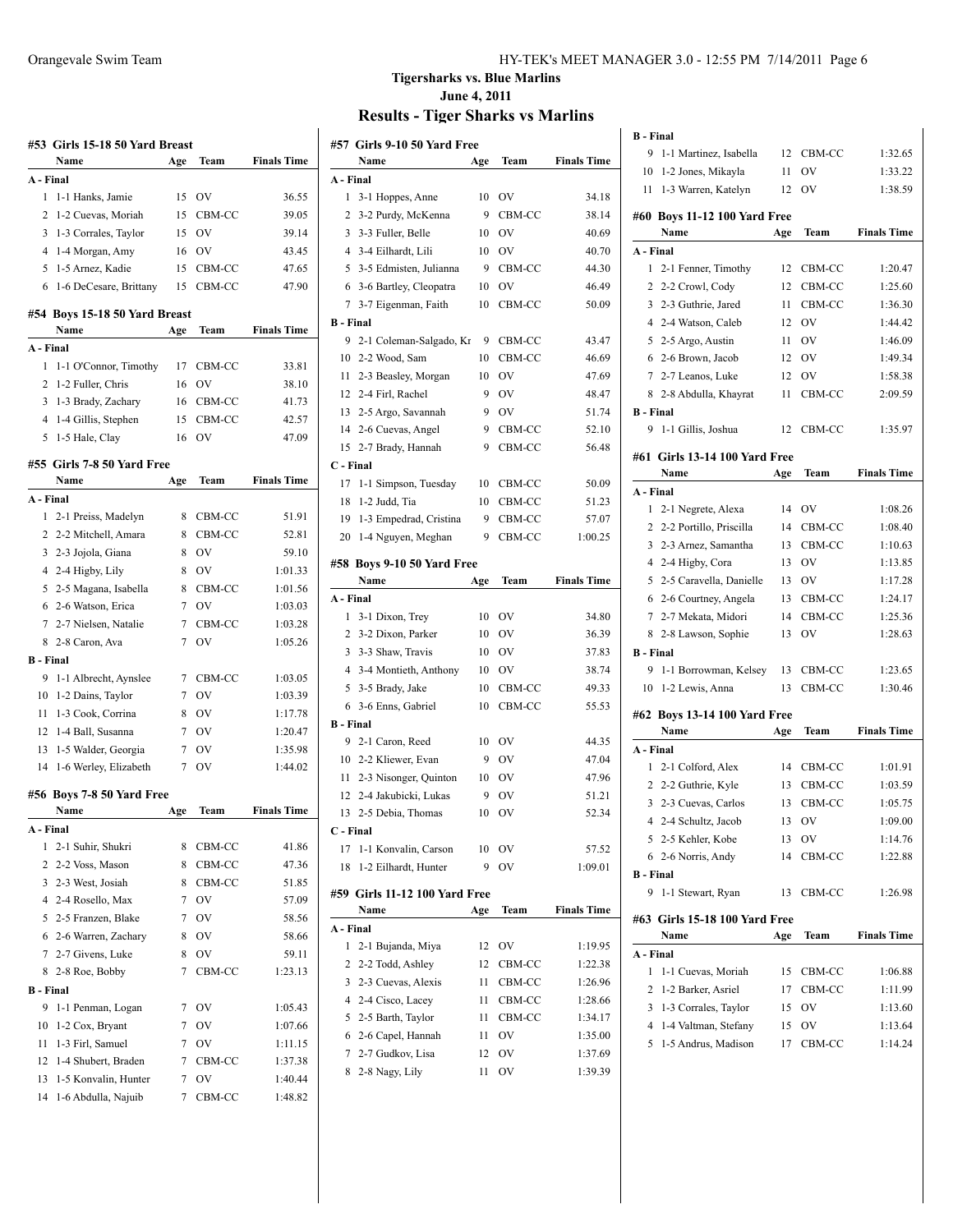|            | Name                                     | #64 Boys 15-18 100 Yard Free<br>Age | Team      | <b>Finals Time</b> |
|------------|------------------------------------------|-------------------------------------|-----------|--------------------|
|            | A - Final                                |                                     |           |                    |
| 1          | 1-1 McLean, Lucas                        | 15                                  | OV        | 56.89              |
| 2          | 1-2 Parsons, Joe                         | 16                                  | CBM-CC    | 1:01.49            |
| 3          | 1-3 O'Connor, Timothy                    | 17                                  | CBM-CC    | 1:02.19            |
| 4          | 1-4 Andrus, Henry                        | 15                                  | CBM-CC    | 1:02.47            |
| 5          | 1-5 Fuller, Chris                        | 16                                  | OV        | 1:04.74            |
| 6          | 1-6 Gillis, Stephen                      | 15                                  | CBM-CC    | 1:17.42            |
| 7          | 1-7 Hale, Clay                           | 16                                  | OV        | 1:23.75            |
|            | #65  Girls 7-8 25 Yard Fly               |                                     |           |                    |
|            | Name                                     | Age                                 | Team      | <b>Finals Time</b> |
|            | A - Final                                |                                     |           |                    |
| 1          | 2-1 LaMadrid, Ellicia                    | 7                                   | CBM-CC    | 21.62              |
| 2          | 2-2 Preiss, Madelyn                      | 8                                   | CBM-CC    | 33.78              |
| 3          | 2-3 Traynor, Grace                       | 8                                   | <b>OV</b> | 35.46              |
|            | 4 2-4 Wright, Jordyn                     | 8                                   | CBM-CC    | 36.85              |
| 5          | 2-5 Ahmad, Ayah                          | 8                                   | CBM-CC    | 40.64              |
|            | 6 2-6 Pellegrini, Ellie                  | 8                                   | <b>OV</b> | 49.42              |
|            |                                          |                                     | OV        |                    |
|            | --- 2- Jojola, Giana                     | 8<br>7                              | <b>OV</b> | DQ                 |
|            | --- 2- Dains, Taylor<br><b>B</b> - Final |                                     |           | DQ                 |
| 9          | 1-1 Christensen, Callie                  | 8                                   | CBM-CC    | 29.15              |
| 10         | 1-2 Enns, Maya                           | 8                                   | CBM-CC    | 37.85              |
| 11         | 1-3 Albrecht, Aynslee                    | 7                                   | CBM-CC    | 38.99              |
|            |                                          |                                     |           |                    |
| 12         | 1-4 Hadjbahramiyan, Sara                 | 8                                   | OV        | 41.10              |
| 13         | 1-5 Mawacke, Amy                         | 7                                   | CBM-CC    | 44.27              |
| ---        | 1- Waite-Kerns, Jaellian                 | 7                                   | CBM-CC    | DQ                 |
| ---        | 1- Magana, Isabella                      | 8                                   | CBM-CC    | DQ                 |
|            | 1- Judd, Trixie                          | 7                                   | CBM-CC    | DQ                 |
|            |                                          |                                     |           |                    |
|            | #66  Boys 7-8 25 Yard Fly                |                                     |           |                    |
|            | Name                                     | Age                                 | Team      | <b>Finals Time</b> |
|            | A - Final                                |                                     |           |                    |
| 1          | 2-1 Nguyen, Milton                       | 7                                   | CBM-CC    |                    |
|            | 2 2-2 Gonzales, Gabriel                  | 8                                   | CBM-CC    | 27.45              |
|            | 3 2-3 Warren, Zachary                    | 8                                   | OV        | 34.40              |
|            | 4 2-4 Shaw, Dylan                        | 8                                   | OV        | 26.00<br>34.72     |
|            | 5 2-5 West, Josiah                       |                                     | 8 CBM-CC  | 36.60              |
|            | 6 2-6 Black, Ethan                       | 7                                   | OV        | 42.90              |
|            | --- 2- Penman, Logan                     | 7                                   | OV        |                    |
|            | --- 2- Enns, Andrew                      | 7                                   | CBM-CC    |                    |
|            | B - Final                                |                                     |           | DQ                 |
| 9          | 1-1 Voss, Mason                          | 8                                   | CBM-CC    | 27.30              |
|            | 1- Lee, Suelky                           | 7                                   | CBM-CC    | DQ<br>DQ           |
|            | #67  Girls 9-10 25 Yard Fly              |                                     |           |                    |
|            | Name                                     | Age                                 | Team      |                    |
| ---<br>--- | A - Final                                |                                     |           | <b>Finals Time</b> |
| 1          | 2-1 Hoppes, Anne                         | 10                                  | OV        | 16.97              |
| 2          | 2-2 Cusick, Lydia                        | 9                                   | OV        | 19.82              |
| 3          | 2-3 Waite-Kerns, Jordan                  | 9                                   | CBM-CC    | 21.68              |
| 4          | 2-4 Coleman-Salgado, Kr                  | 9                                   | CBM-CC    |                    |
| 5          | 2-5 Fuller, Belle                        | 10                                  | OV        | 22.95<br>24.13     |

## **Tigersharks vs. Blue Marlins June 4, 2011**

| 7                | 2-7 Stinson, Amanda         | 10  | OV        | 28.09              |
|------------------|-----------------------------|-----|-----------|--------------------|
| 8                | 2-8 Cuevas, Angel           | 9   | CBM-CC    | 29.98              |
| <b>B</b> - Final |                             |     |           |                    |
| 9                | 1-1 Jaraba, Mia             | 10  | OV        | 22.68              |
| 10               | 1-2 Hale, Isabella          | 9   | OV        | 22.78              |
| 11               | 1-3 Eigenman, Faith         | 10  | CBM-CC    | 25.51              |
|                  | 12 1-4 Beasley, Morgan      | 10  | OV        | 28.32              |
|                  | 13 1-5 Perez, Kylie         | 9   | CBM-CC    | 31.52              |
|                  | 14 1-6 Niles, Kristen       | 9   | CBM-CC    | 37.41              |
| 15               | 1-7 Nguyen, Meghan          | 9   | CBM-CC    | 38.83              |
|                  | #68 Boys 9-10 25 Yard Fly   |     |           |                    |
|                  | Name                        | Age | Team      | <b>Finals Time</b> |
| A - Final        |                             |     |           |                    |
| 1                | 2-1 Dixon, Cole             | 10  | <b>OV</b> | 18.41              |
| 2                | 2-2 Porter, Ethan           | 10  | CBM-CC    | 19.10              |
|                  | 3 2-3 Boe, Jacob            | 10  | <b>OV</b> | 19.59              |
|                  | 4 2-4 Dixon, Parker         | 10  | OV        | 19.62              |
|                  | 5 2-5 Shaw, Travis          | 10  | OV        | 22.09              |
|                  | 6 2-6 Cuevas, Simon         | 9   | CBM-CC    | 26.40              |
|                  | 7 2-7 Enns, Gabriel         | 10  | CBM-CC    | 27.00              |
| <b>B</b> - Final |                             |     |           |                    |
| 9                | 1-1 Holden, Max             | 10  | OV        | 24.17              |
|                  | 10 1-2 Brown, Jared         | 9   | OV        | 24.64              |
|                  | 11 1-3 Kliewer, Evan        | 9   | OV        | 27.77              |
|                  | --- 1- Walder, Pace         | 9   | OV        | DQ                 |
|                  | #69 Girls 11-12 50 Yard Fly |     |           |                    |
|                  |                             |     |           |                    |
|                  | Name                        | Age | Team      | <b>Finals Time</b> |
| A - Final        |                             |     |           |                    |
| 1                | 2-1 Todd, Ashley            | 12  | CBM-CC    | 42.59              |
|                  | 2 2-2 Bujanda, Miya         | 12  | OV        | 43.15              |
|                  | 3 2-3 Mawacke, Lisette      | 12  | CBM-CC    | 45.03              |
|                  | 4 2-4 Knopp, Cassidy        | 12  | OV        | 47.85              |
|                  | 5 2-5 Lewis, Arica          | 12  | CBM-CC    | 48.42              |
|                  | 6 2-6 Mansanet, Portia      | 12  | OV        | 49.63              |
| $7^{\circ}$      | 2-7 Andrus, Morgan          | 12  | CBM-CC    | 51.24              |
| B - Final        |                             |     |           |                    |
| 9                | 1-1 Edmisten, Rebecca       | 12  | CBM-CC    | 41.09              |
|                  | 10 1-2 Mayer, Olyvia        | 11  | CBM-CC    | 42.66              |
| 11               | 1-3 Mawacke, Lara           | 11  | CBM-CC    | 49.30              |
| 12               | 1-4 Medina, Arcelia         | 12  | CBM-CC    | 50.33              |
| 13               | 1-5 Barth, Taylor           | 11  | CBM-CC    | 1:00.37            |
|                  | #70 Boys 11-12 50 Yard Fly  |     |           |                    |
|                  | Name                        | Age | Team      | <b>Finals Time</b> |
| A - Final        |                             |     |           |                    |
| 1                | 1-1 Fenner, Timothy         | 12  | CBM-CC    | 49.18              |
| 2                | 1-2 Cox, Alex               | 11  | OV        | 52.00              |
| 3                | 1-3 Shubert, Tyler          | 11  | CBM-CC    | 56.13              |
| 4                | 1-4 Gillis, Joshua          | 12  | CBM-CC    | 58.51              |
| 5                | 1-5 Ahmad, Kareem           | 11  | CBM-CC    | 1:07.54            |
| 6                | 1-6 Thomasson, Nathanie     | 11  | OV        | 1:23.06            |

|           | #71 Girls 13-14 50 Yard Fly<br>Name |     | Team                | <b>Finals Time</b>      |
|-----------|-------------------------------------|-----|---------------------|-------------------------|
| A - Final |                                     | Age |                     |                         |
| 1         | 1-1 Portillo, Priscilla             | 14  | CBM-CC              | 32.74                   |
| 2         | 1-2 Negrete, Alexa                  | 14  | OV                  | 32.96                   |
| 3         | 1-3 Dummett, Emily                  | 13  | <b>OV</b>           | 37.74                   |
| 4         | 1-4 Higby, Cora                     | 13  | OV                  | 42.40                   |
| 5         | 1-5 Arnez, Samantha                 | 13  | CBM-CC              | 42.93                   |
| 6         | 1-6 McKeown, Kelsi                  | 13  | CBM-CC              | 44.17                   |
| 7         | 1-7 Fuller, Kate                    | 13  | OV                  | 45.48                   |
| 8         | 1-8 Baldwin, Bethany                | 14  | OV                  | 1:10.69                 |
|           | #72 Boys 13-14 50 Yard Fly<br>Name  |     |                     | <b>Finals Time</b>      |
| A - Final |                                     | Age | Team                |                         |
| 1         |                                     |     | <b>OV</b>           |                         |
| 2         | 1-1 Hughes, Sean                    | 13  |                     | 31.93                   |
|           | 1-2 Schultz, Justin                 | 14  | OV                  | 32.31                   |
| 3         | 1-3 Guthrie, Kyle                   | 13  | CBM-CC              | 32.93                   |
| 4         | 1-4 Todd, Ryan                      | 13  | CBM-CC              | 33.69                   |
| 5         | 1-5 McDowell, Samuel                | 14  | OV                  | 35.50                   |
| 6         | 1-6 Cuevas, Carlos                  | 13  | CBM-CC              | 38.63                   |
| 7         | 1-7 Fenner, Joshua                  | 14  | CBM-CC              | 41.93                   |
|           | #73 Girls 15-18 50 Yard Fly         |     |                     |                         |
|           | Name                                | Age | Team                | <b>Finals Time</b>      |
| A - Final |                                     |     |                     |                         |
| 1         | 1-1 Valtman, Stefany                | 15  | <b>OV</b>           | 35.14                   |
| 2         | 1-2 Engel, Audrey                   | 17  | CBM-CC              | 35.45                   |
| 3         | 1-3 Barker, Asriel                  | 17  | CBM-CC              | 37.34                   |
| 4         | 1-4 DeCesare, Brittany              | 15  | CBM-CC              | 47.00                   |
|           | #74 Boys 15-18 50 Yard Fly          |     |                     |                         |
|           | Name                                | Age | Team                | <b>Finals Time</b>      |
| A - Final |                                     |     |                     |                         |
| 1         | 1-1 McLean, Lucas                   |     | 15 OV               | 30.97                   |
| 2         | 1-2 Fuller, Chris                   | 16  | OV                  | 32.76                   |
| 3         | 1-3 Parsons, Joe                    | 16  | CBM-CC              | 32.97                   |
| 4         | 1-4 Neverov, Alex                   | 16  | OV                  | 41.22                   |
|           | #75 Girls 7-8 100 Yard Free Relav   |     |                     |                         |
|           | Team                                |     | Relay               | <b>Finals Time</b>      |
| A - Final |                                     |     |                     |                         |
| 1         | 1-1 CBM-CC                          |     | A                   | 1:32.45                 |
|           | Preiss, Madelyn 8                   |     | Mitchell, Amara 8   |                         |
|           | Christensen, Callie 8               |     | LaMadrid, Ellicia 7 |                         |
| 2         | 1-2 CBM-CC                          |     | B                   | 1:50.49                 |
|           | Enns, Maya 8                        |     |                     | Waite-Kerns, Jaellian 7 |
|           | Albrecht, Aynslee 7                 |     | Liu, Vivian 8       |                         |
| 3         | $1-3$ OV                            |     | B                   | 1:55.56                 |
|           | Watson, Erica 7                     |     | Jenness, Victoria 7 |                         |
|           | Jojola, Giana 8                     |     | Cook, Corrina 8     |                         |
| 4         | $1-4$ OV                            |     | A                   | 1:57.68                 |
|           | Jakubicka, Linnea 7                 |     |                     | Hadjbahramiyan, Sara 8  |
|           | Pellegrini, Ellie 8                 |     | Traynor, Grace 8    |                         |
| 5         | 1-5 CBM-CC                          |     | D                   | 2:05.22                 |
|           | Wright, Jordyn 8                    |     | Mavy, Emma 8        |                         |
|           | Judd, Trixie 7                      |     | Magana, Isabella 8  |                         |
|           |                                     |     |                     |                         |